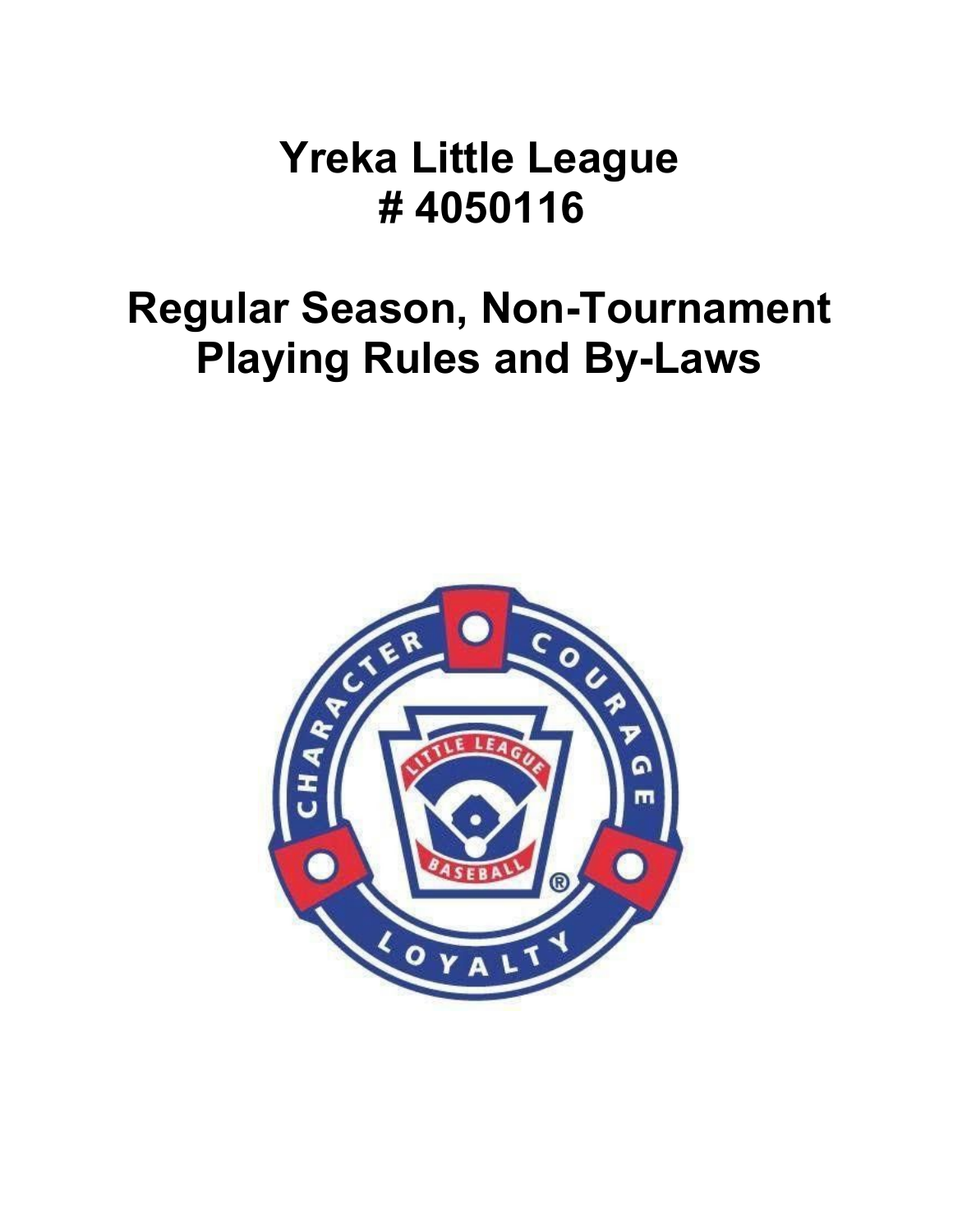# **TABLE OF CONTENTS Regular Season, Non-Tournament Playing Rules and By-Laws**

ARTICLE I: MISSION STATEMENT

ARTICLE II: SELECTION OF MANAGER & COACHES

ARTICLE III: SPONSORS & REGISTRATION

ARTICLE IV: ALL-STAR TEAM SELECTIONS

ARTICLE V: LOCAL RULES

ARTICLE VI: PLAYER SELECTION AND TRANSACTION

ARTICLE VII: DISCIPLINARY PROCEDURES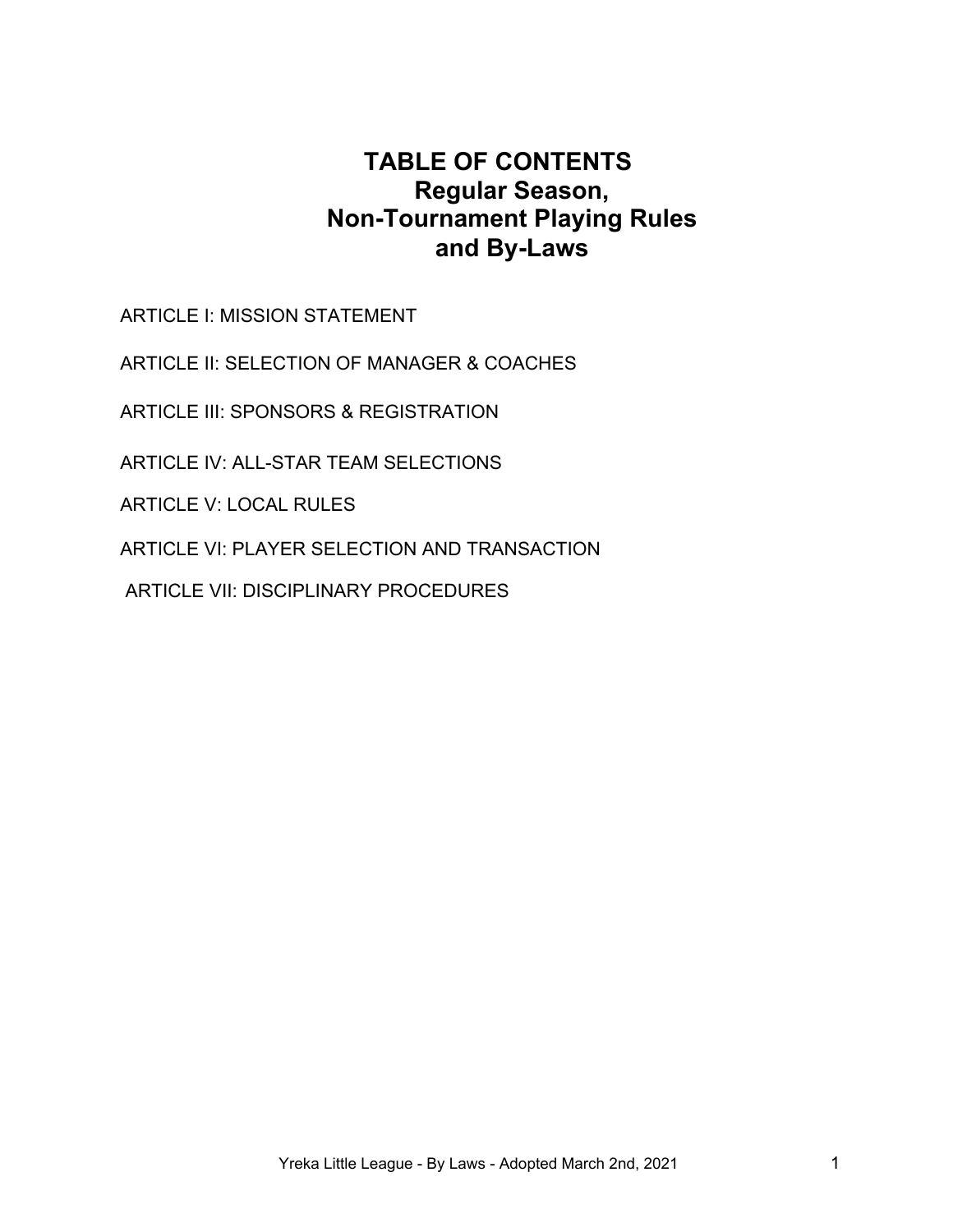# **BY-LAWS**

# **ARTICLE I: MISSION STATEMENT**

Yreka Little League aspires to be an outstanding educational-athletic organization that provides a high-quality experience, in which we strive to provide every athlete with:

- Coaching modeled on the principles of the Little League Double-Goal Coach
- A fun experience playing the game
- The bonding and rewards of teamwork regardless of performance
- Teachable moments on "life lessons" that have value beyond the playing field
- An opportunity for skill development and understanding of game strategies
- Modeling of respect for rules, opponents, officials, teammates, and self
- A safe place to learn and contribute in our community

We recognize coaches most directly make this possible, so we provide all coaches with the tools to succeed as Little League Double-Goal Coaches. We are committed to creating a culture in which coaches, parents, fans, umpires and athletes work together to achieve our mission.

# **ARTICLE II: SELECTION OF MANAGERS AND COACHES**

# 2.1 MANAGERS AND COACHES

All team Managers and Coaches shall be appointed annually by the Board of Directors for the duration of the season appointed, including post-season play. These appointments are subject to approval of the Board of Directors. Board actions are required to disqualify or rescind such an appointment.

The Managers and Coaches are responsible to the President. The President may remove, suspend or otherwise sanction any Manager or Coach in this League subject to Board approval or concurrence, by a majority vote of the Board of Directors; including mid season roles changes. Managers must notify the President in a timely manner of any such changes. Considerations of yearly manager appointment, including but not limited to:

- 1. Previous year (s) experience
- 2. CPR & First Aid Certification
- 3. Background Clearance
- 4. Lightness to Dark Training
- 5. Complete Concussion Awareness Training
- 6. Complete Sudden Cardiac Arrest Training
- 7. Complete Heat Illness Prevention Training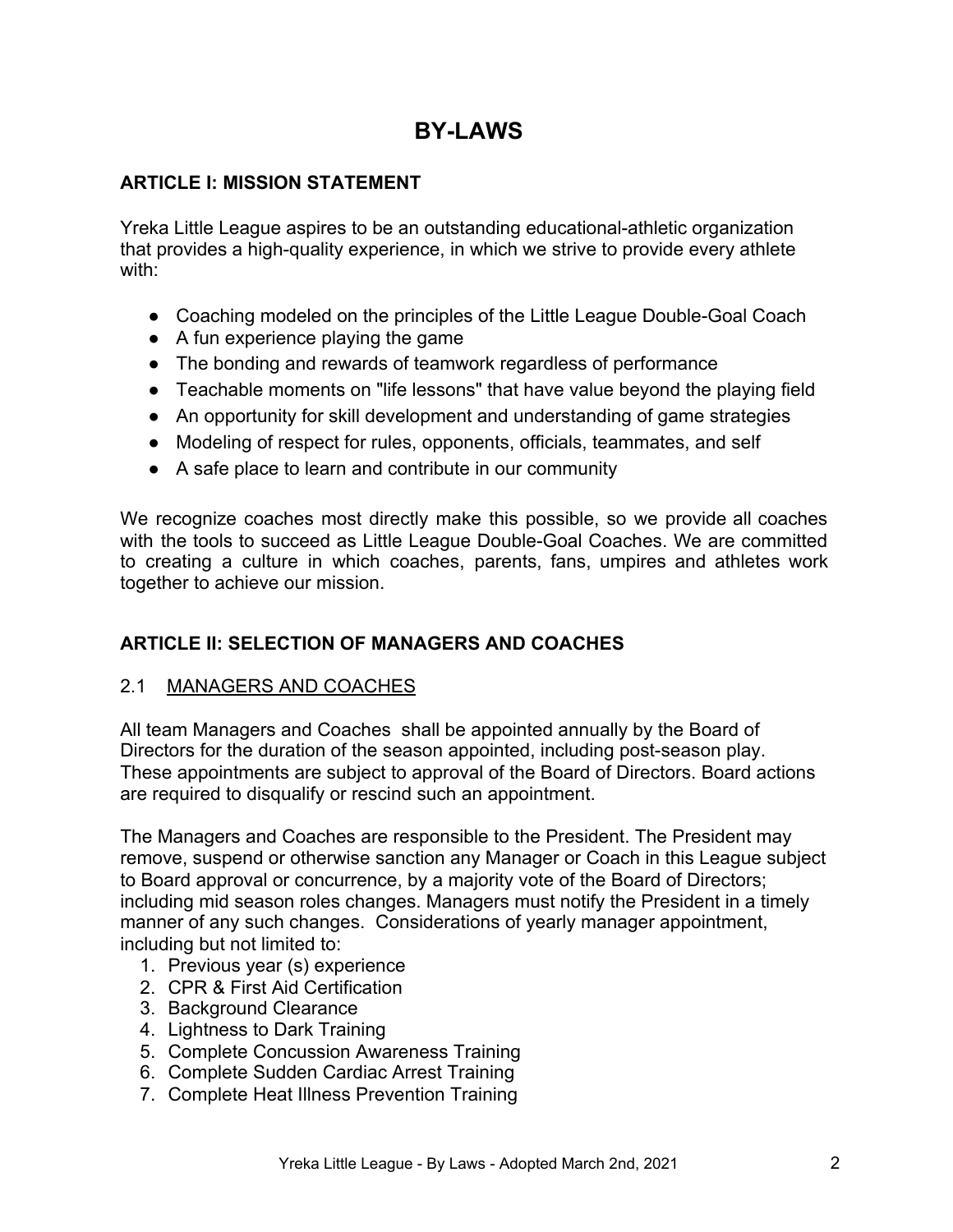# **ARTICLE III: SPONSORS**

# 3.1 TEAM SPONSORS

Sponsorship of League teams may be solicited. The sponsor will have their name and/or business name appear on the jerseys and/or hats for the team they sponsor. Sponsors will have no say in the selection of managers, coaches or players for the team they sponsor. The final selection and placement of proposed sponsors will be decided by the Board. Sponsor fees shall be determined annually in October by the Board. The sponsor fees are non-refundable. Season Team Sponsorship will be as follows:

\$500 - Per Senior League Team \$500 – Per Junior League Team \$300 – Per Major League Team \$300 – Per Minor League Team \$300– Per Farm Ball Team \$300 – Per Tee Ball Team

# 3.2 BANNER SPONSORS

Sponsorship for league operations, field care, uniforms, and equipment may be solicited. Purchasing a banner and having that banner displayed on the outfield fences is one way a company and/or individual can advertise for their business while supporting the local leagues of Yreka. Banner purchases are set up for a 3 year agreement between YLL and the Sponsor, The first year charge covers the banner purchase and the remaining years are advertisement donations. A Contract between YLL and Sponsor is required. Banner purchases are non-refundable.

Season Banner Sponsorship Prices will be as follows:

Upper Ringe Field Banner **Lower Ringe Field Banner** 

\$300 per year \$300 per year

#### 3.3 PLAYER REGISTRATION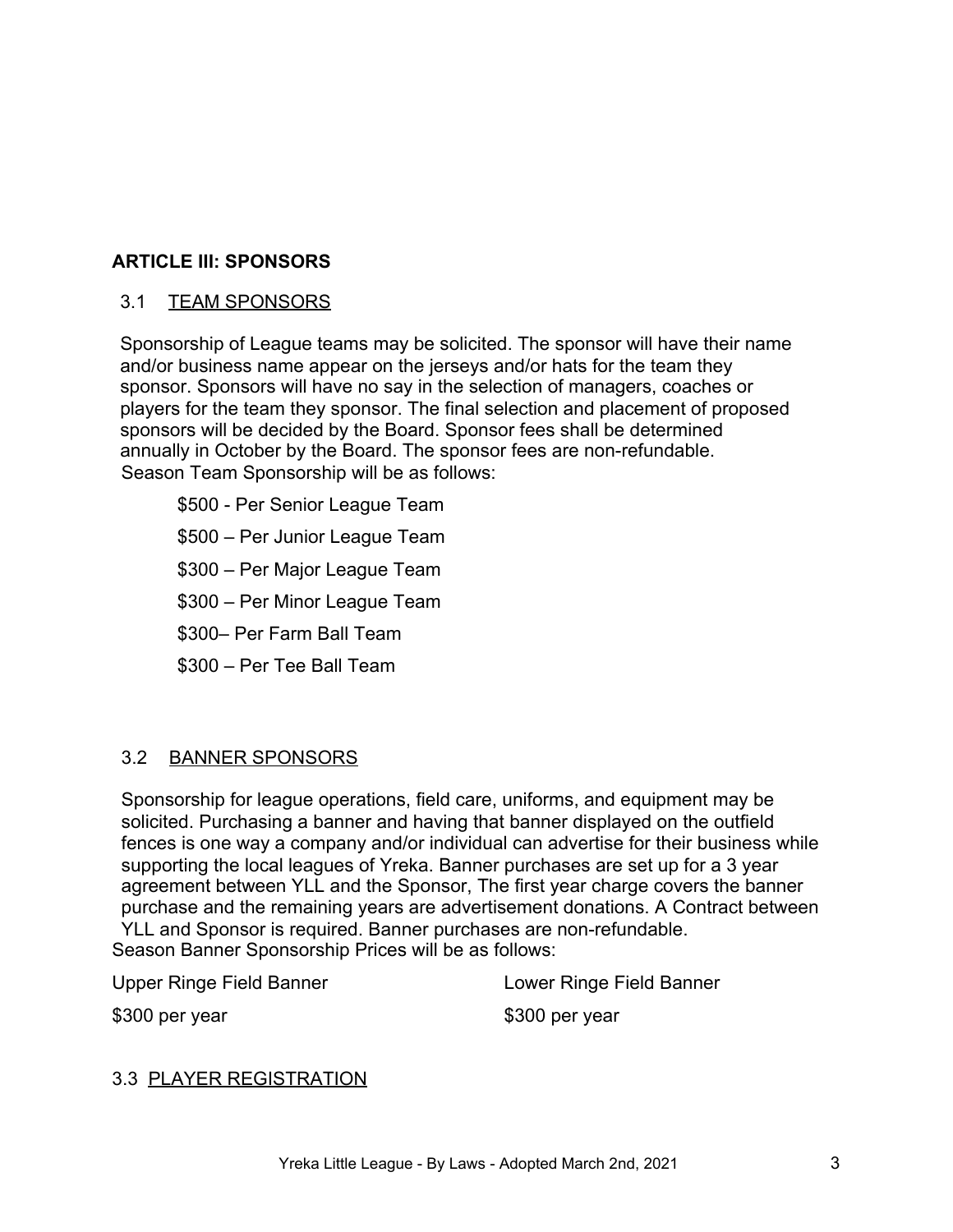Players who are registering with Yreka Little League must complete the registration process in person at the predetermined registration location or on the Yreka Little League website. For internet registration all necessary paperwork must be dropped off in person to the Player Agent or mailed to Yreka Little League, P.O. Box 25 [Yreka, CA](https://goo.gl/maps/LxdkbqDeeB22) [96097](https://goo.gl/maps/LxdkbqDeeB22) Attn: Player Agent, prior to the first try-out date (this may be done at ANY of the in person registration date locations, see website for dates).

Player Registration Fees:

Seniors - \$95 Juniors - \$95 Majors - \$75 Minors - \$65 Farm - \$65 Tee-Ball - \$55

After February 1st + \$20 per player

Volunteer Opt - out fee is \$75

All situations that require a waived fee need Board approval

#### 3.4 PAYMENT OF REGISTRATION FEES

Registration fees are due at the time of registration, and all documents must be completed and turned in together. Player uniforms will not be ordered unless the player is properly registered. All situations that require a waived fee need Board approval.

#### **A. Yreka Little League Refund/Cancellation Policy**

If you need to cancel your registration mail a completed refund form to: Yreka Little League P.O. Box 25 Yreka, CA 96007 and we will process your refund as follows:

- Cancellation before teams are formed (24 hours prior to the first try-outs)– registration fee will be refunded in the full amount paid\*. (Refund will not include on-line registration fee, late fees or try out fees and will reflect any sibling discounts or early bird discounts that you received)
- Cancellation after teams are formed or within 24 hours prior to the first try-outs – registration fee will be refunded in the amount paid less a 50% cancellation fee\*. (Refund will not include on-line registration fee, late fees or try out fees and will reflect any sibling discounts or early bird discounts that you received)
- Cancellation 2 weeks before opening ceremonies registrations fee will be refunded in the amount paid less a 75% cancellation fee\*. (Refund will not include on-line registration fee, late fees or try out fees and will reflect any sibling discounts or early bird discounts that you received)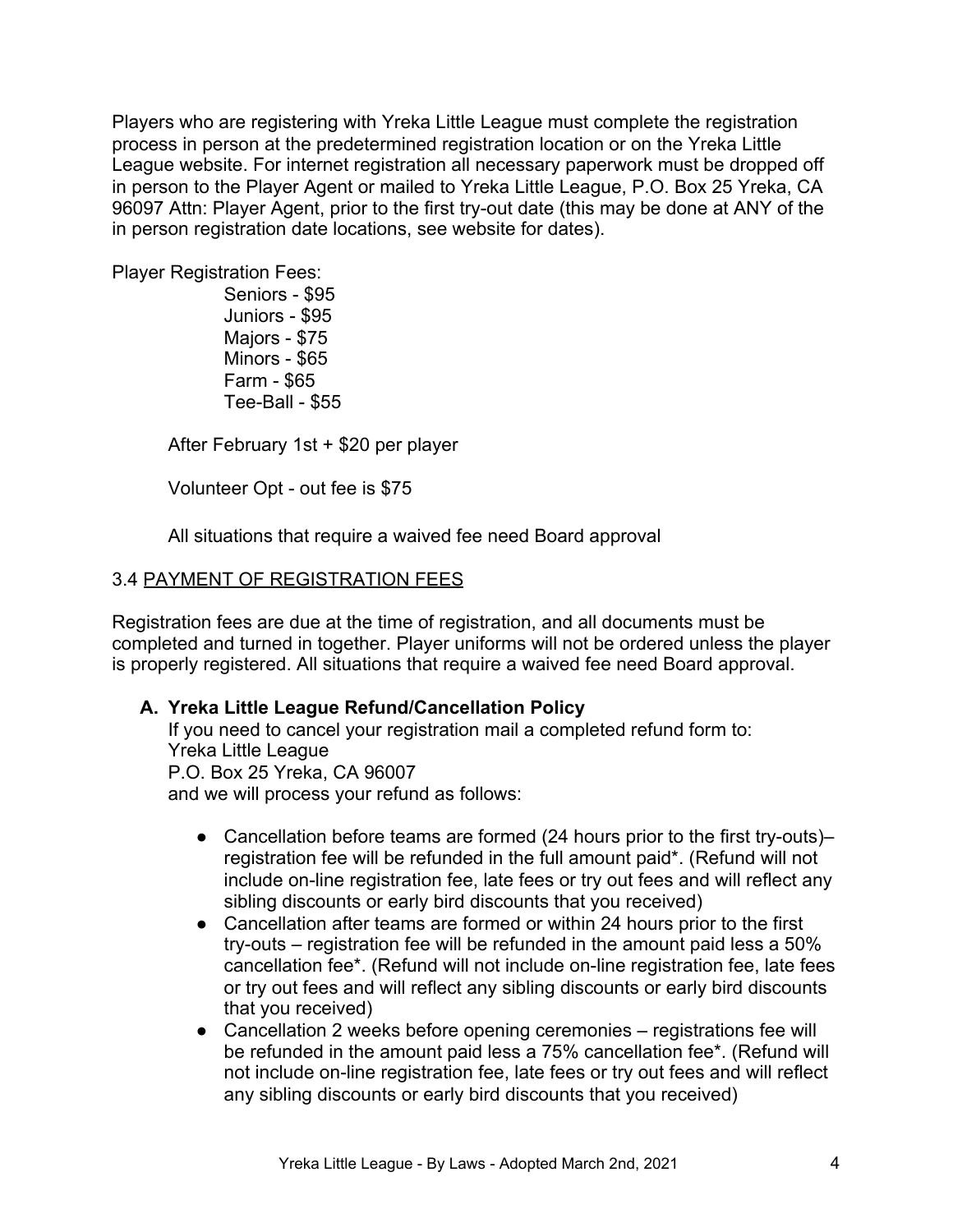● We are unable to issue a refund for cancellations after opening ceremonies for any reason. We do not allow transfers or deferments.

If the current Little League season is cancelled for any reason registrations will be issued in accordance with the Yreka Little League Refund/Cancellation policy listed above.

Reasons for cancellation may include but not be limited to:

- Natural Disaster (including, but not limited to, fire, threat of fire, and flooding);
- Pollution or threat of pollution;
- Season cancelled or delayed by the venue (City of Yreka) for any reason (including bad weather);
- Epidemic or Pandemic;
- Terrorism;
- War (whether declared or undeclared), acts of war, civil disorder or unrest;
- Nuclear reaction, radiation or radioactive contamination;
- Prohibition or regulation by any government.

All refund requests must be submitted by mail\*\* to Yreka Little League in writing using the standard Yreka Little League refund form. Please allow 4-6 weeks for processing. Refund form can be found on our website.

 \*Refunds will not be issued until all outstanding fees have been paid and fundraiser product and/or money has been turned in. \*\*See address above.

# **ARTICLE IV: ALL-STAR TEAM SELECTION**

# **4.1 ALL-STAR CONTRACT**

All players will sign a letter outlining conditions of participating in All-Stars; either committing if selected or opting out.

All All-Star players will sign the commitment letter.

All All-Star players will pay the registration fee of \$100.

# **4.2 13 - 16 YEAR OLD ALL-STARS - SENIORS**

The All-Star Team will be selected in the following manner. All players of each team in the Senior League will nominate four (4) to six (6) players from their own team for the All-Star Team Selection List. Players will vote by secret ballot and will be overseen by the President and the Player Agent or other Board Member. The President and Player Agent will tabulate the votes from all teams, create a selection list of all players receiving votes from at least 25% of their respective teammates and verify that all nominated players are eligible for All-Star play. Players MAY vote for themselves.

If a majority of the Senior League managers believe a deserving player has been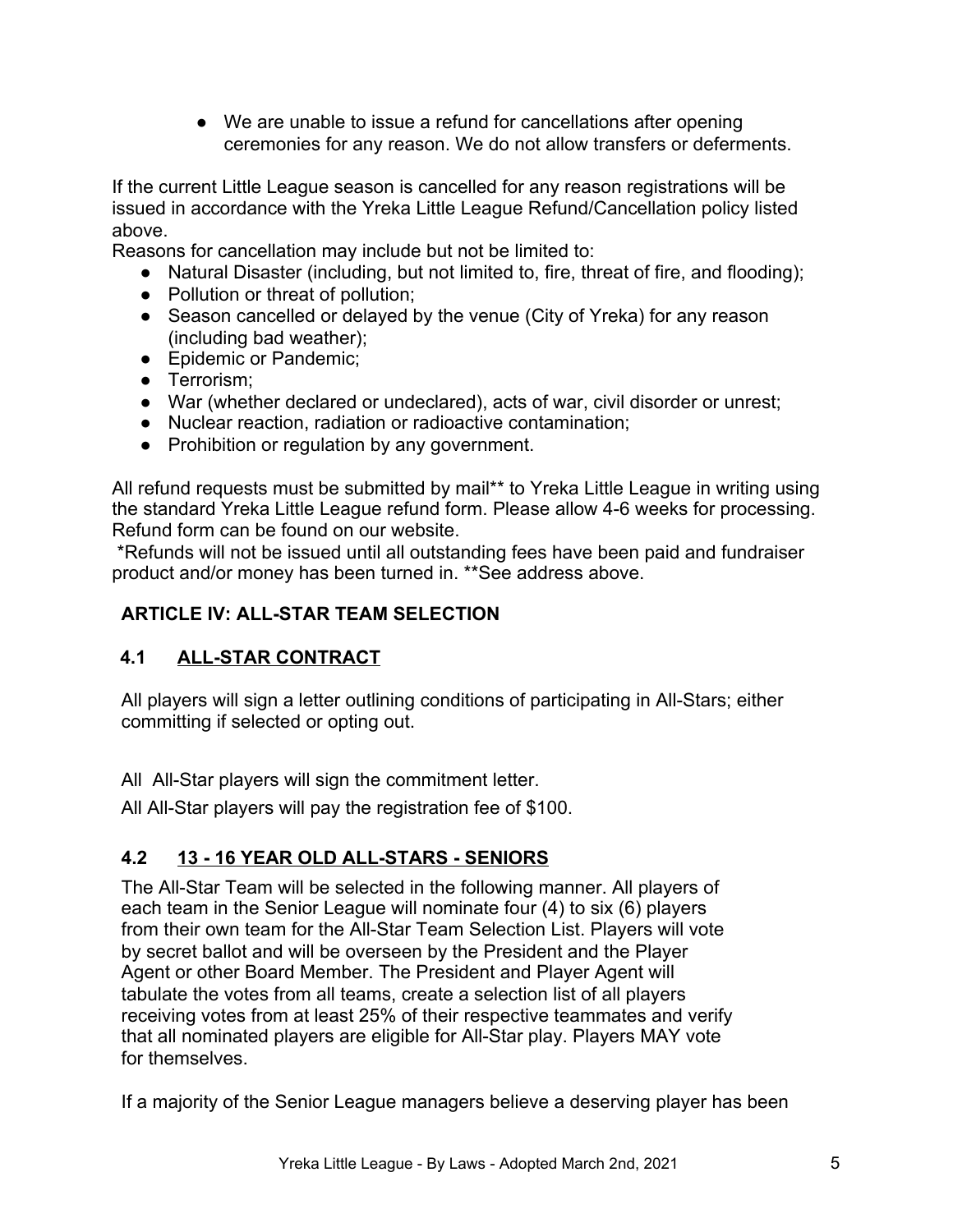omitted from the selection list, they may petition the Board to add the player to the list.

The President shall call a meeting of the Senior League Managers, Player Agent and him/herself. The Junior League Managers will select the first ten (10) players by secret ballot. Managers may vote for players from their own team. The final players up to the maximum allowed will be selected from the eligible player list by the All-Star Team Manager. The All-Star Team Manager will report his/her selections to the President and Player Agent prior to the conclusion of the called meeting.

The Board will appoint the All-Star manager. If the manager selected is unable to manage the All-Star Team, the Board will appoint an alternate manager (the succession order will continue until a manager is selected). The All-Star Manager will compile a list of preferred coaches; selected from regular season managers and coaches. Manager will then submit, in writing, their selections to the Board for approval. All-Star manager is required to attend the district All-Start meeting.

If a player is lost from the All-Star Team for some reason, i.e., vacation, injury, discipline or other logical reasons, the Manager shall pick another eligible All-Star nominee from the alternate All-Star list to replace the lost player.

The All-Star Team Manager will take the responsibility of talking to the parents, explaining to them the rules and responsibilities of the All-Star Game.

For all divisions, a player must participate in an official try-out to be eligible for All-Star section.

Any player who has not participated (been an eligible player) in a minimum of 60% of regular season games, can not be considered for All-Star selection.

# **4.3 12 to 14 YEAR OLD ALL-STARS - JUNIORS**

The All-Star Team will be selected in the following manner. All players of each team in the Junior League will nominate four (4) to six (6) players from their own team for the All-Star Team Selection List. Players will vote by secret ballot and will be overseen by the President and the Player Agent or other Board Member. The President and Player Agent will tabulate the votes from all teams, create a selection list of all players receiving votes from at least 25% of their respective teammates and verify that all nominated players are eligible for All-Star play. Players MAY vote for themselves.

If a majority of the Junior League managers believe a deserving player has been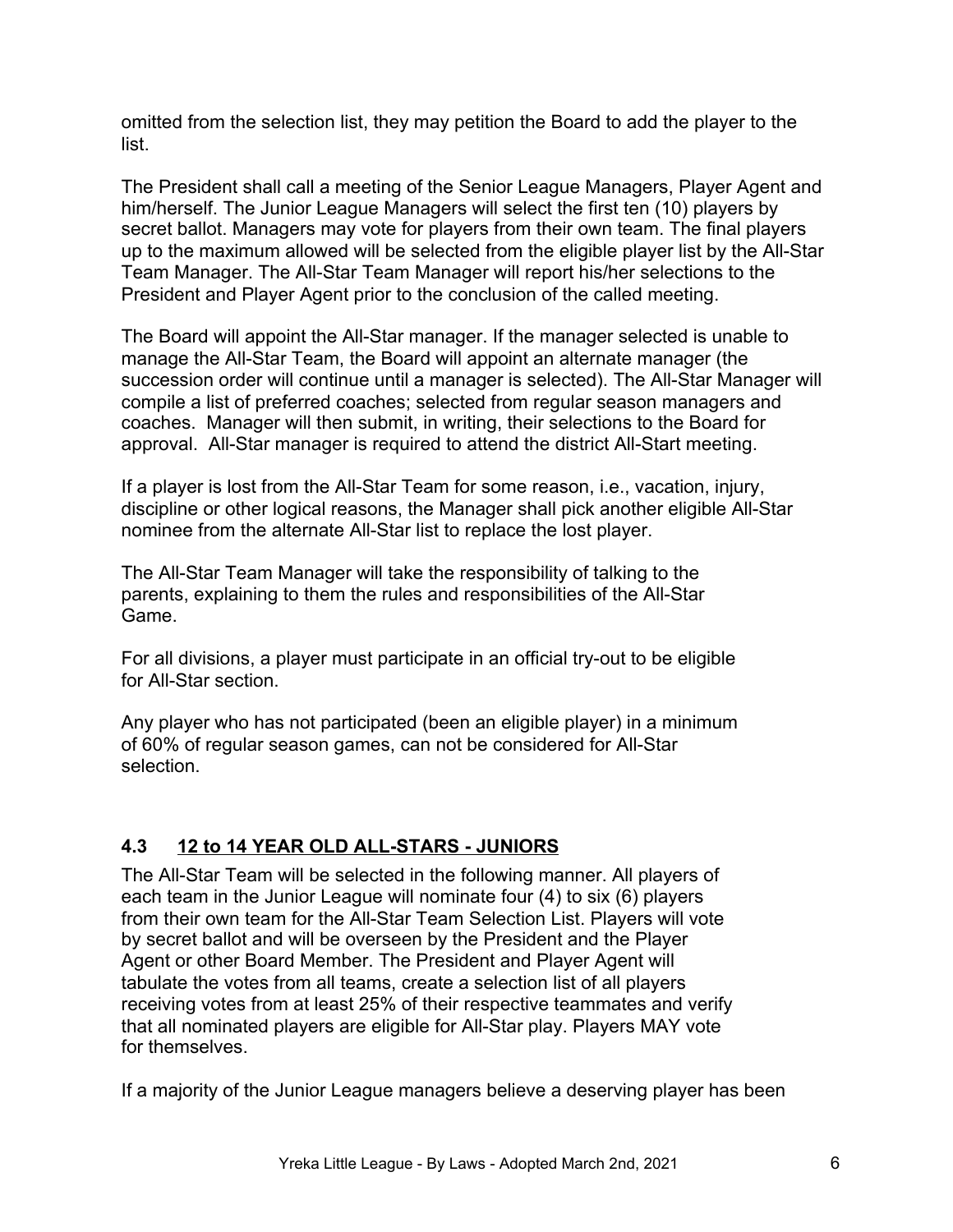omitted from the selection list, they may petition the Board to add the player to the list.

The President shall call a meeting of the Junior League Managers, Player Agent and him/herself. The Junior League Managers will select the first ten (10) players by secret ballot. Managers may vote for players from their own team. The final players up to the maximum allowed will be selected from the eligible player list by the All-Star Team Manager. The All-Star Team Manager will report his/her selections to the President and Player Agent prior to the conclusion of the called meeting.

The Board will appoint the All-Star manager. If the manager selected is unable to manage the All-Star Team, the Board will appoint an alternate manager (the succession order will continue until a manager is selected). The All-Star Manager will compile a list of preferred coaches; selected from regular season managers and coaches. Manager will then submit, in writing, their selections to the Board for approval. All-Star manager is required to attend the district All-Start meeting.

If a player is lost from the All-Star Team for some reason, i.e., vacation, injury, discipline or other logical reasons, the Manager shall pick another eligible All-Star nominee from the alternate All-Star list to replace the lost player.

The All-Star Team Manager will take the responsibility of talking to the parents, explaining to them the rules and responsibilities of the All-Star Game.

For all divisions, a player must participate in an official try-out to be eligible for All-Star section.

Any player who has not participated (been an eligible player) in a minimum of 60% of regular season games, can not be considered for All-Star selection.

# **4.4 10 to 12 YEAR OLD ALL-STARS**

The All-Star Team will be selected in the following manner. All players of each team in the Major League will nominate four (4) to six (6) 11 and 12 year olds (with the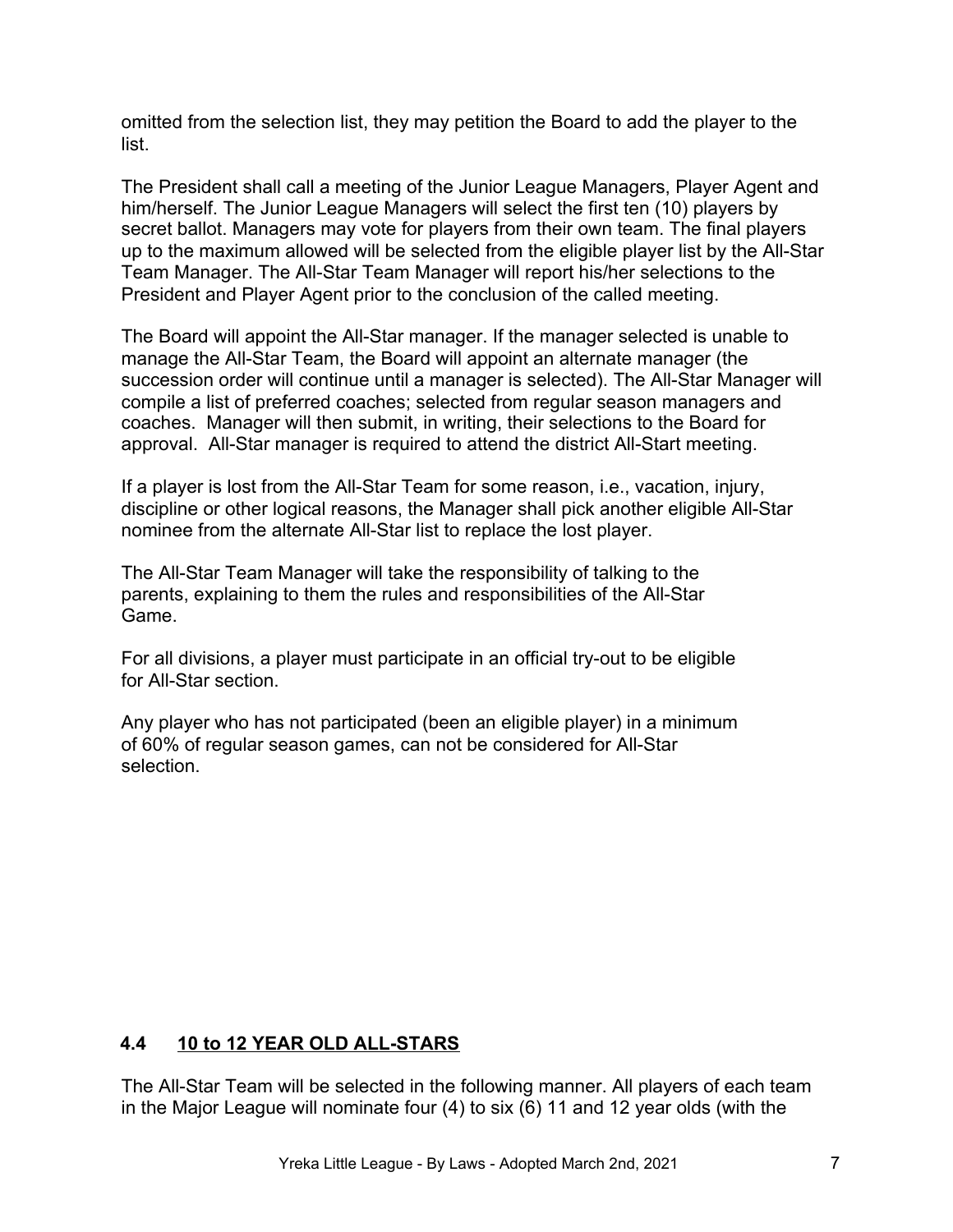number being dependent upon the number of 11 and 12 year old players in the major league) from their own team for the All-Star Team Selection List. Players will vote by secret ballot and will be overseen by the President and the Player Agent or other Board Member. The President and Player Agent will tabulate the votes from all teams, create a selection list of all players receiving votes from at least 25% of their respective teammates and verify that all nominated players are eligible for All-Star play. Players MAY vote for themselves.

If a majority of the Major League managers believe a deserving player has been omitted from the selection list, they may petition the Board to add the player to the list.

The President shall call a meeting of the Major League Managers, Player Agent and him/herself. The Major League Managers will select the first ten (10) players by secret ballot. Managers may vote for players from their own team. The final players up to the maximum allowed will be selected from the eligible player list by the All-Star Team Manager. The All-Star Team Manager will report his/her selections to the President and Player Agent prior to the conclusion of the called meeting.

The Board will appoint the All-Star manager. If the manager selected is unable to manage the All-Star Team, the Board will appoint an alternate manager (the succession order will continue until a manager is selected). The All-Star Manager will compile a list of preferred coaches; selected from regular season managers and coaches. Manager will then submit, in writing, their selections to the Board for approval. All-Star manager is required to attend the district All-Start meeting.

If a player is lost from the All-Star Team for some reason, i.e., vacation, injury, discipline or other logical reasons, the Manager shall pick another eligible All-Star nominee from the alternate All-Star list to replace the lost player.

The All-Star Team Manager will take the responsibility of talking to the parents, explaining to them the rules and responsibilities of the All-Star Game.

For all divisions, a player must participate in an official try-out to be eligible for All-Star section.

Any player who has not participated (been an eligible player) in a minimum of 60% of regular season games, can not be considered for All-Star selection.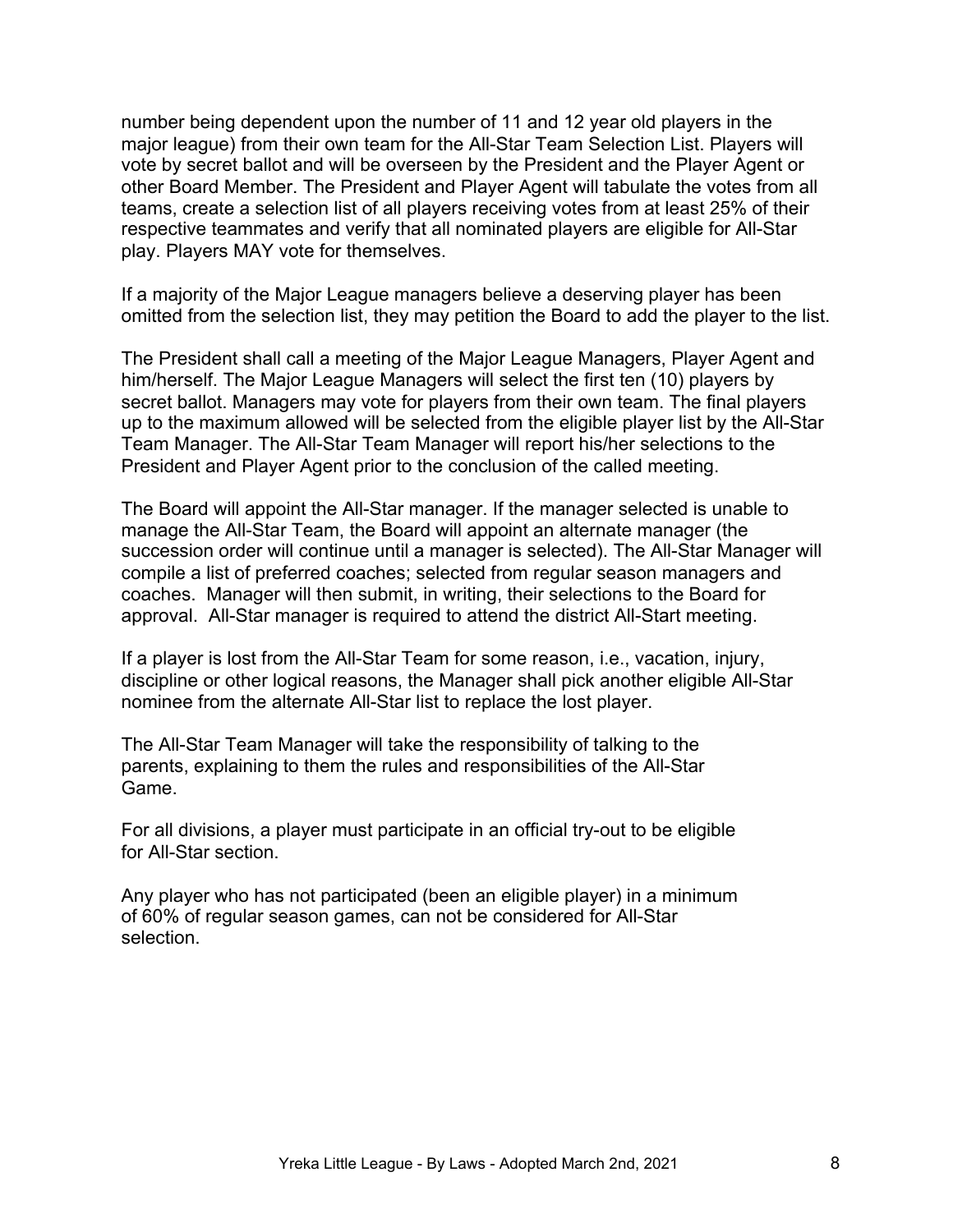# **4.5 9 to 11 YEAR OLD ALL-STARS**

The All-Star Team will be selected in the following manner. All players of each team in the Major and Minor League will nominate four (4) to six (6) 11 and 10 year olds (with the number being dependent upon the number of 9 and 10 year old players in the league) from their own team for the All-Star Team. Players will vote by secret ballot and will be overseen by both the President and the Player Agent or other Board Member.

The President and Player Agent will tabulate the votes from all teams, create a selection list of all players receiving votes from at least 25% of their respective teammates and verify that all nominated players are eligible for All-Star play. Players MAY vote for themselves.

If a majority of the Major League or Minor League managers believe a deserving player has been omitted from the selection list, they may petition the Board to add the player to the list.

The President shall call a meeting of the Major League Managers, Minor League Managers, Player Agent and him/herself. The Major League Managers and Minor League Managers will select the first ten (10) players by secret ballot. Managers may vote for players from their own team. The final players up to the maximum allowed amount will be selected from the eligible player list by the All-Star Team Manager. The All-Star Team Manager will report his/her selections to the President and Player Agent prior to the conclusion of the called meeting.

The Board will appoint the All-Star manager. If the manager selected is unable to manage the All-Star Team, the Board will appoint an alternate manager (the succession order will continue until a manager is selected). The All-Star Manager will compile a list of preferred coaches; selected from regular season managers and coaches. Manager will then submit, in writing, their selections to the Board for approval. All-Star manager is required to attend the district All-Start meeting.

If a player is lost from the All-Star Team for some reason, i.e., vacation, injury, discipline or other logical reasons, the Manager shall pick another eligible All-Star nominee to replace the lost player.

The All-Star Team Manager will take the responsibility of talking to the parents, explaining to them the rules and responsibilities of the All-Star Game.

For all divisions, a player must participate in an official try-out to be eligible for All-Star section.

Any player who has not participated (been an eligible player) in a minimum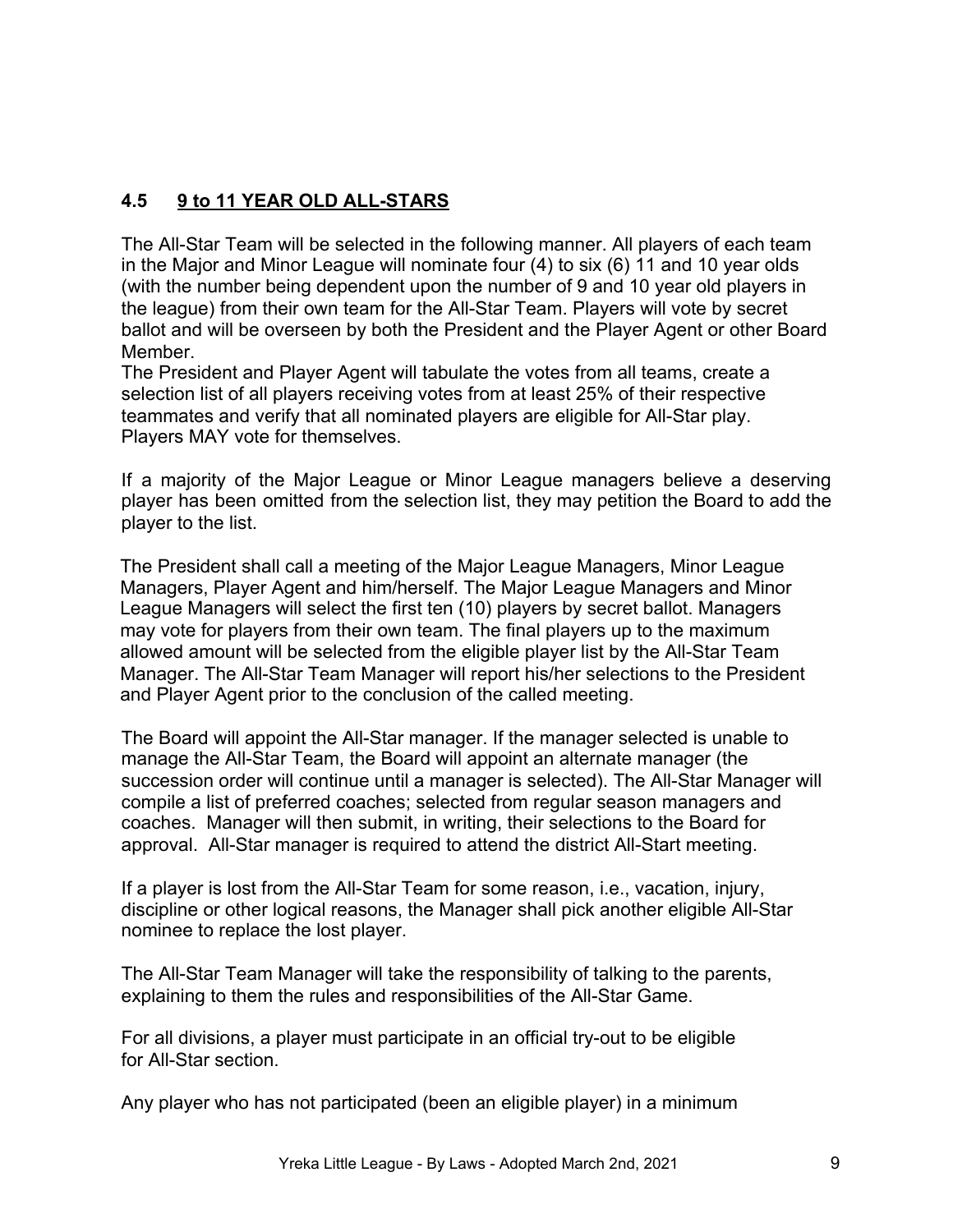of 60% of regular season games, can not be considered for All-Star selection.

# **4.6 8 to 10 YEAR OLD ALL-STARS**

The All-Star Team will be selected in the following manner. All players of each team in the Major and Minor League will nominate four (4) to six (6) 9 and 10 year olds (with the number being dependent upon the number of 9 and 10 year old players in the league) from their own team for the All-Star Team. Players will vote by secret ballot and will be overseen by both the President and the Player Agent or other Board Member. The President and Player Agent will tabulate the votes from all teams, create a selection list of all players receiving votes from at least 25% of their respective teammates and verify that all nominated players are eligible for All-Star play. Players MAY vote for themselves.

If a majority of the Major League or Minor League managers believe a deserving player has been omitted from the selection list, they may petition the Board to add the player to the list.

The President shall call a meeting of the Major League Managers, Minor League Managers, Player Agent and him/herself. The Major League Managers and Minor League Managers will select the first ten (10) players by secret ballot. Managers may vote for players from their own team. The final players up to the maximum allowed amount will be selected from the eligible player list by the All-Star Team Manager. The All-Star Team Manager will report his/her selections to the President and Player Agent prior to the conclusion of the called meeting.

The Board will appoint the All-Star manager. If the manager selected is unable to manage the All-Star Team, the Board will appoint an alternate manager (the succession order will continue until a manager is selected). The All-Star Manager will compile a list of preferred coaches; selected from regular season managers and coaches. Manager will then submit, in writing, their selections to the Board for approval. All-Star manager is required to attend the district All-Start meeting.

If a player is lost from the All-Star Team for some reason, i.e., vacation, injury,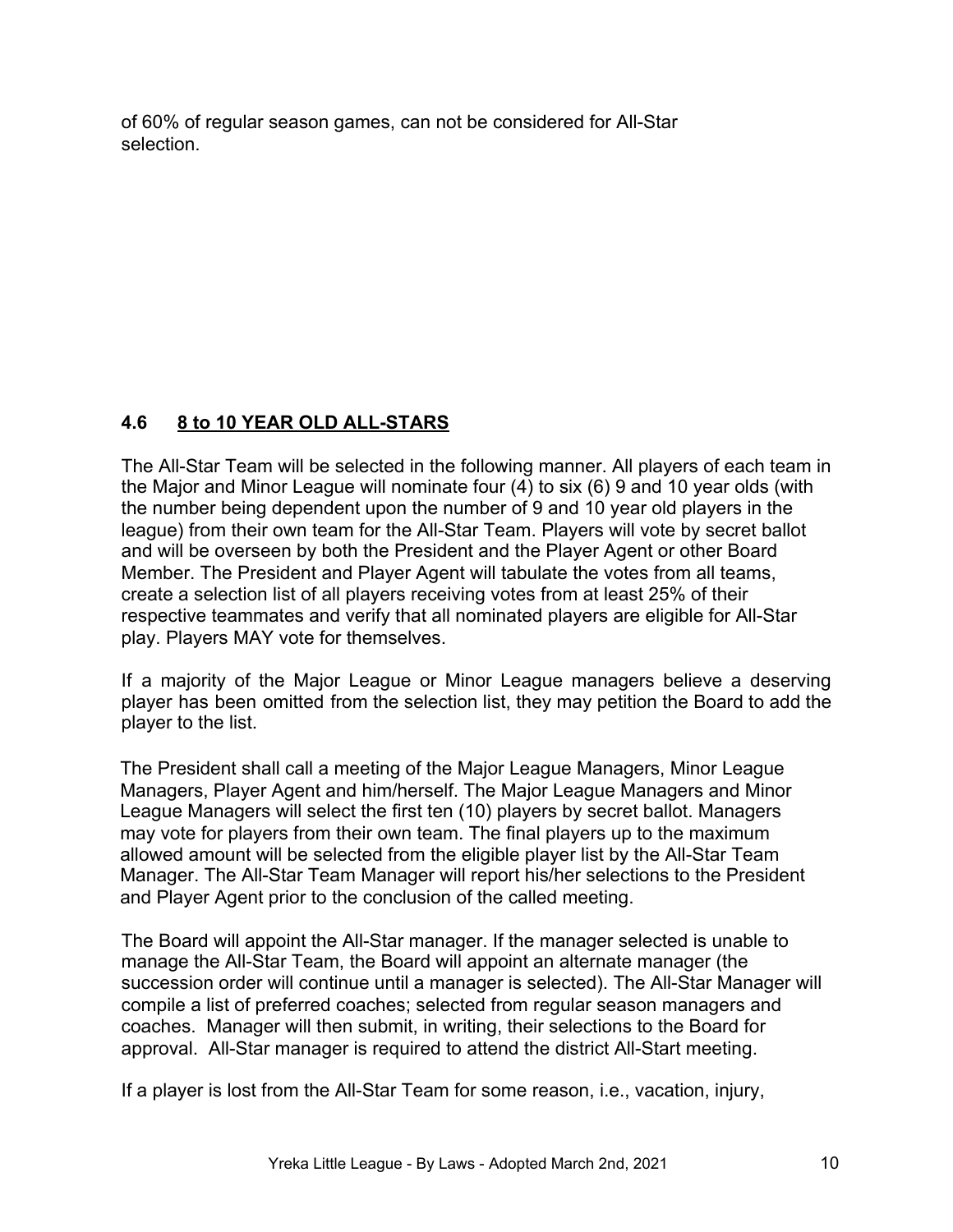discipline or other logical reasons, the Manager shall pick another eligible All-Star nominee to replace the lost player.

The All-Star Team Manager will take the responsibility of talking to the parents, explaining to them the rules and responsibilities of the All-Star Game.

For all divisions, a player must participate in an official try-out to be eligible for All-Star section.

Any player who has not participated (been an eligible player) in a minimum of 60% of regular season games, can not be considered for All-Star selection.

# **Article V: LOCAL LEAGUE RULES:**

#### **5.1 GENERAL**

1. The Local League shall be composed of the following:

#### **League Ages**

| Senior             | 13 - 16 years olds                                             |  |  |  |
|--------------------|----------------------------------------------------------------|--|--|--|
| Juniors            | $12 - 14$ year olds                                            |  |  |  |
| Major              | 9 - 12 year olds                                               |  |  |  |
| Minor              | 7 - 12 year olds (7 year olds must have completed 1 year in    |  |  |  |
| Farm, 12 year olds |                                                                |  |  |  |
|                    | subject to                                                     |  |  |  |
| district approval) |                                                                |  |  |  |
| Farm               | 6 - 9 year olds (6 year olds must have completed 1 year in Tee |  |  |  |
| Ball, 9 years old  |                                                                |  |  |  |
|                    | subject to                                                     |  |  |  |
| board approval)    |                                                                |  |  |  |
|                    | Tee Ball 4 - 7 year olds                                       |  |  |  |
|                    |                                                                |  |  |  |

- 2. No Tee-Ball or Farm team will engage in more than three (3) activities per week (ex: 1 game, and 2 practices or 2 games, and 1 practice).
- 3. No Major or Minor team will engage in more than four (4) activities per week (ex: 2 games, and 2 practices or 1 game, and 3 practices). No limit to Juniors and Seniors activities per week.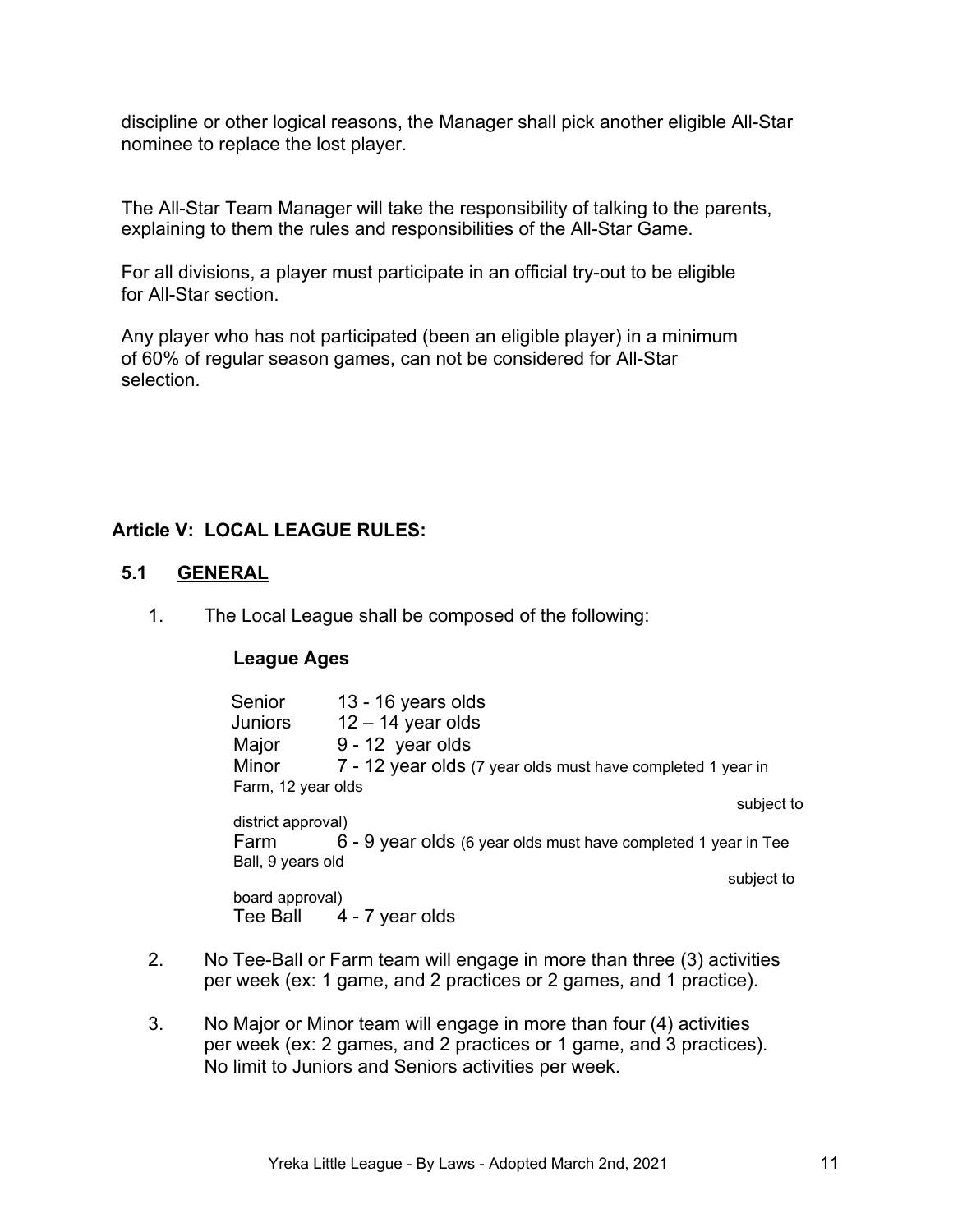- 4. An activity is defined as an organized team practice or game.
- 5. Minor, Major, Juniors and Senior League Managers will not use a "WIN AT ALL COST" philosophy.
- 6. No harassment of players by members of the other team or by the coaches or managers of the other team will be tolerated.
- 7. Extra innings will be allowed for tie games.
- 8. Players, Managers and Coaches ONLY in the dugouts.
- 9. All equipment and uniforms must be turned into the league on the last day of the season or at a time specified by the Equipment Manager. Managers will be held responsible for the return of all equipment and uniforms, if any equipment and/or uniforms (Junior/Major/Minor league jerseys and pants, Farm/T-Ball pants) is missing, the Manager will be held liable and may be subject to suspension, removal or otherwise sanctioned for the next season, subject to Board approval or concurrence by a majority vote of the Board of Directors.
- 10. Complaints concerning umpires, coaches and/or parents will be brought to the league

 President and complaints concerning players will be brought to the Player Agent. All complaints shall be in writing. All complaints should be kept anonymous, and shall be processed in accordance with the adopted complaint procedure specified in Article VII of these YLL By-Laws.

- 11. Rainouts: Any game that has been rained out will be made up at the first opening on the schedule pursuant to the scheduling by the Player Agent. Unless the game has met the minimum required innings (4) to be considered a completed game.
- 12. Each player shall play according to Little League, Inc. minimum play rule (except for disciplinary action reasons).
- 13. Senior, Junior and Major League rosters will maintain a minimum of 12 players and a maximum of 15 players. Senior, Junior, Major and Minor teams shall have the same number of players per team in its division. Tee-Ball and Farm will attempt to maintain a balanced number of players, there will be no minimum or maximum established for Minors, Farm or T-ball. (Reg. III – The Teams (a))
- 14. If a ball, while in play, exits the field of play through the open walkway in centerfield, it shall be called a dead ball by the umpire and if the ball was hit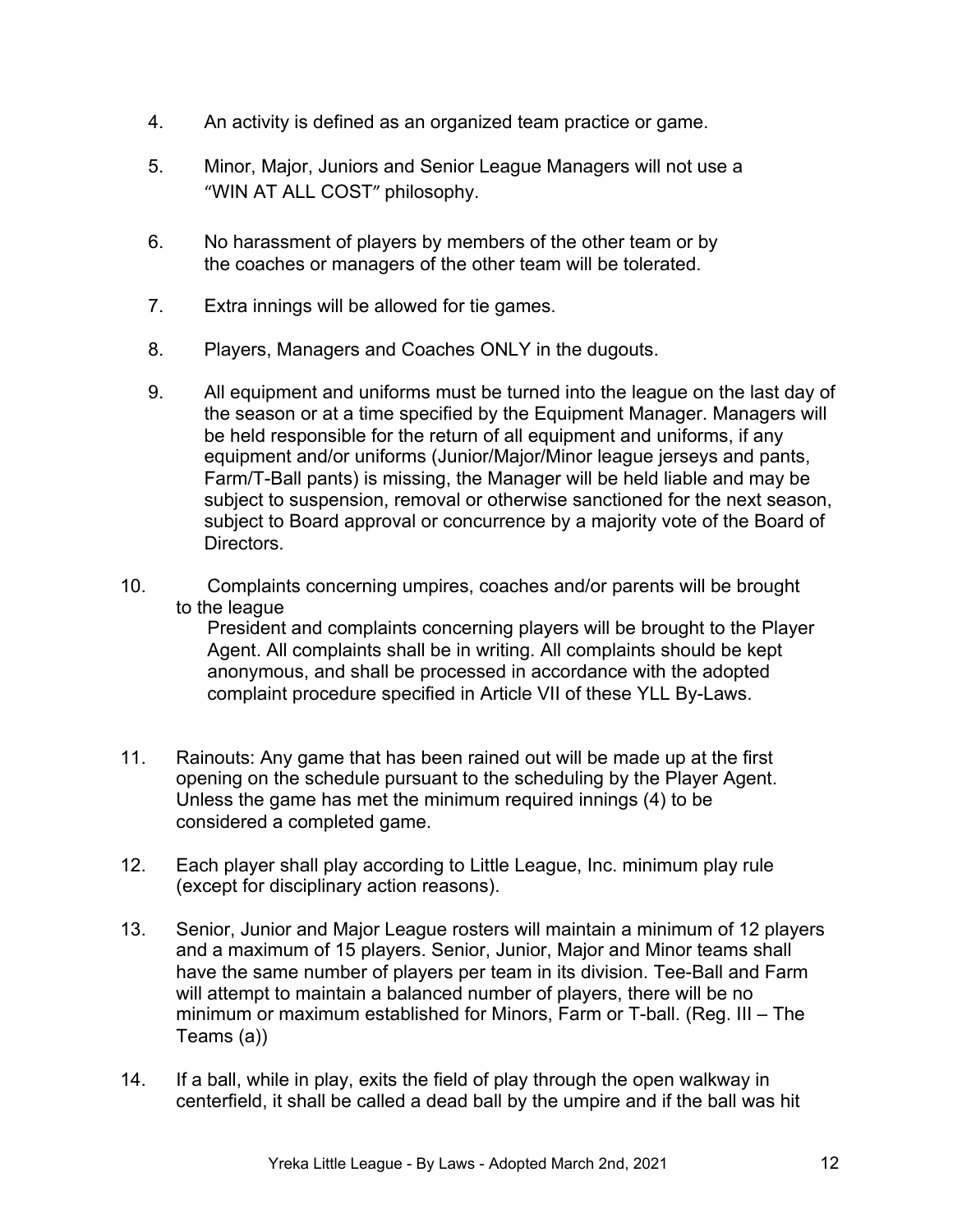through the opening prior to a fielder touching the ball, it shall be ruled as an infield double, with all base runners advancing appropriately per Little League's Official Playing Rules.

- 15. On the upper Ringe Field, any ball hit into left or right field and striking one of the power lines traversing said fields, the umpire shall first determine if the ball was fair or foul when striking the power line. If the ball is determined by the umpire to be fair, it shall be declared a home run by the umpire. If the ball is determined to have been in foul territory when striking the power line, the ball shall be immediately declared a foul ball by the umpire.
- 16. The areas between the dugout and the 'next batter' protective fence, shall be marked as a dead ball area and the umpire shall declare dead ball if at any time during play a throw or miscue results in the ball ending in or passing through one of these areas.
- 17. Fields will be properly prepared prior to each league game. Preparation of fields will include chalking of foul lines, coach's boxes, dead ball areas, batter's boxes; correct insertion of all bases and pitching rubber, if necessary. The Home Team is responsible for field preparation.
- 18. Recognition of home runs hit by players in league games will be as follows; they will receive the original ball hit and a 'Home Run' pin for their initial home run for the season; they will receive only a 'Home Run' pin for any home runs hit after the first for the remainder of the season. Home runs qualifying for original ball hit and 'Home Run' pins shall be defined as follows; OUT OF THE PARK HOME RUN: a) A ball struck by the batter that travels in the air beyond the outer boundaries of the playing field and within fair territory between the first base and third base fair play lines before initial contact with the ground, b) A ball touched by a defensive player or his or her attire that proceeds beyond the aforementioned boundaries before initial contact with the ground shall be an "out of the park home run". c) A ball that comes in contact with an outfield fence and passes beyond the boundaries stated in 3(a) before initial contact with the ground shall be an "out of the park home run". The ruling official on the field of play shall make this determination and the home run shall be recorded in the official scorebook.
- 19. Participation awards (as determined annually by the Board) will be awarded to all players at the conclusion of the regular season. YLL will hold closing ceremonies for all levels of play. All-Star pins will be awarded to the All-Star players at the conclusion of their participation in the All-Star tournaments.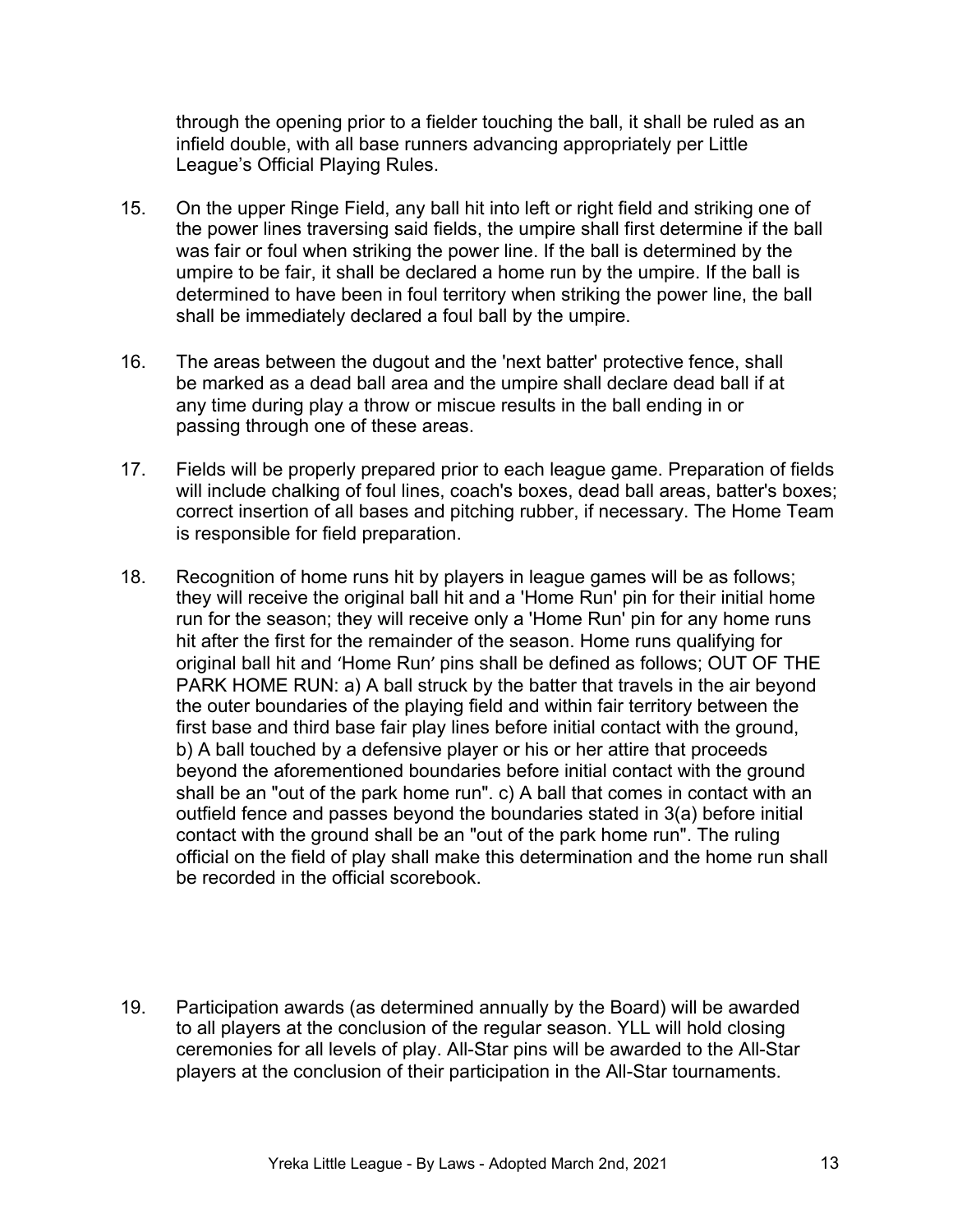- 20. All managers must submit for review and approval by the Player Agent all coaches and alternate coaches before they will be allowed to participate in a game. Each coach and alternate coach shall submit the Little League Volunteer Application Form and the Manager Application Form prior to receiving approval by the Player Agent.
- 21. No manager, coach, or alternate coach shall use any tobacco, alcohol, illegal substance or controlled drug that impairs their judgment immediately before, during, or immediately after any Little League practice, game, or event while they are acting as an official of Yreka Little League.
- 22. The possession and/or use of firearms, tobacco products, cigarettes (including e-cigarettes and vapors), controlled substances, and alcoholic beverages in any form is prohibited on the playing field, benches, or dugouts. Alcohol is prohibited at the game site. (Reg. XIV(e) - Field Decorum)
- 23. After entering the batter's box, the batter must remain in the box with at least one foot throughout the at bat. This will pertain to all divisions. (Rule  $6.02(c)$  – The Batter)
- 24. Stealing and relaying of signs to alert a batter of pitch selection and/or location is unsportsmanlike behavior. If, in the judgement of the umpire, this behavior is occurring, both player and the manager shall be ejected from the game. (Rule 9.01(d) NOTE – The Umpire)
- 25. Each Senior, Junior, Major and Minor Division Team shall keep a weekly attendance log of each practice and game listing player attendance and shall submit the log to the Player Agent.
- 26. All fundraising opportunities are to be directed through the appointed Sponsorship Fundraising Manager and/or President.
- 27. All team Managers and Coaches shall be appointed annually by the Board of Directors for the duration of the season appointed, including post-season play.

If a player misses seven (7) consecutive days of participation and it is due to illness or injury, a physician or other accredited medical provider must give written permission for return to full baseball, all other reasons for seven (7) consecutive absences of participation could result in removal from the team for the season subject to local league board approval.

In the event that it is determined by the Board that the weekly attendance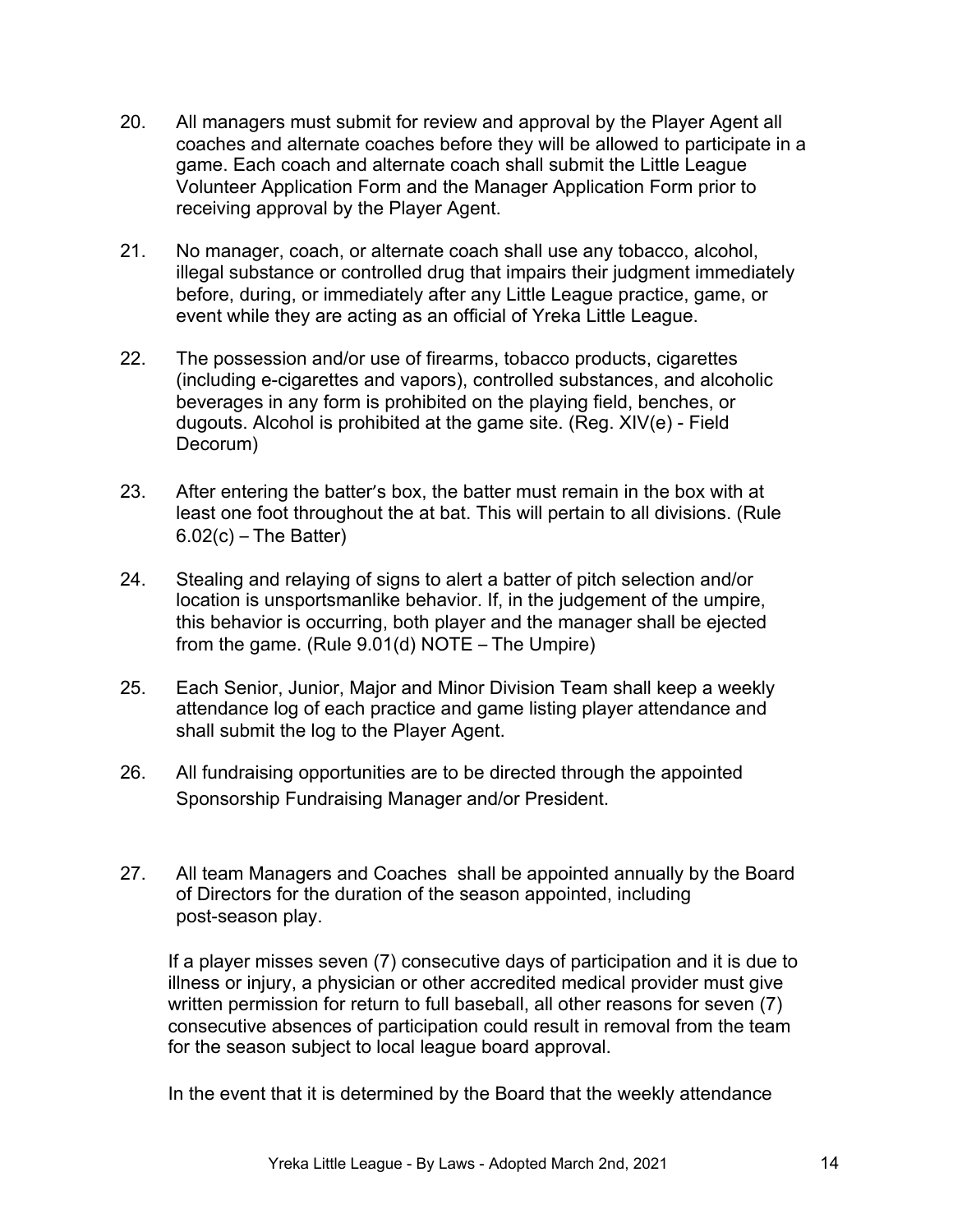roster has been falsified, the Board, at its discretion, may assess penalties including forfeiting games which occurred during the falsified time period.

> *The intent of this provision is to ensure that all teams are equally balanced and play with the same size roster and with the same minimum playing time rotated amongst the entire team. This provision will also ensure that should a player consistently miss games and/or practices, the Player Agent and the League President are informed of the situation and determine whether the player can continue or be removed from the roster.*

# **5.2 TEE-BALL**

The Local League will adhere to all Little League Rules and Regulations with the following additions:

- 1. Regular season games and tournament games will be played at Ringe Field in Yreka.
- 2. The Local League has determined that there shall not be any strikeouts in Tee-Ball.
- 3. Infielders shall remain off the infield grass until the ball is hit.
- 4. When all players on the roster have batted one time in the half inning. (Rule 5.07 Tee Ball)
- 5. It is recommended that base runners take only one base on infield plays and balls hit to the outfield runners may advance more than one base. This is to limit the running around the bases with no direction from the base coach. (The following rules do apply; Rule 7.05 and 7.13)
- 6. No game shall consist of more than three (4) innings or last longer than 60 minutes. Whichever comes first shall constitute the end of the game. (Rule 4.10 (f) Tee Ball).
- 7. The 6 to 8 foot rule will be used. Prior to the start of all league games, the home team will draw a semi-circle, chalk line between the foul lines a distance of 6 to 8 feet from the back point of home plate. If any player strikes the ball from the tee and it does not travel past this line, it shall be considered a foul ball.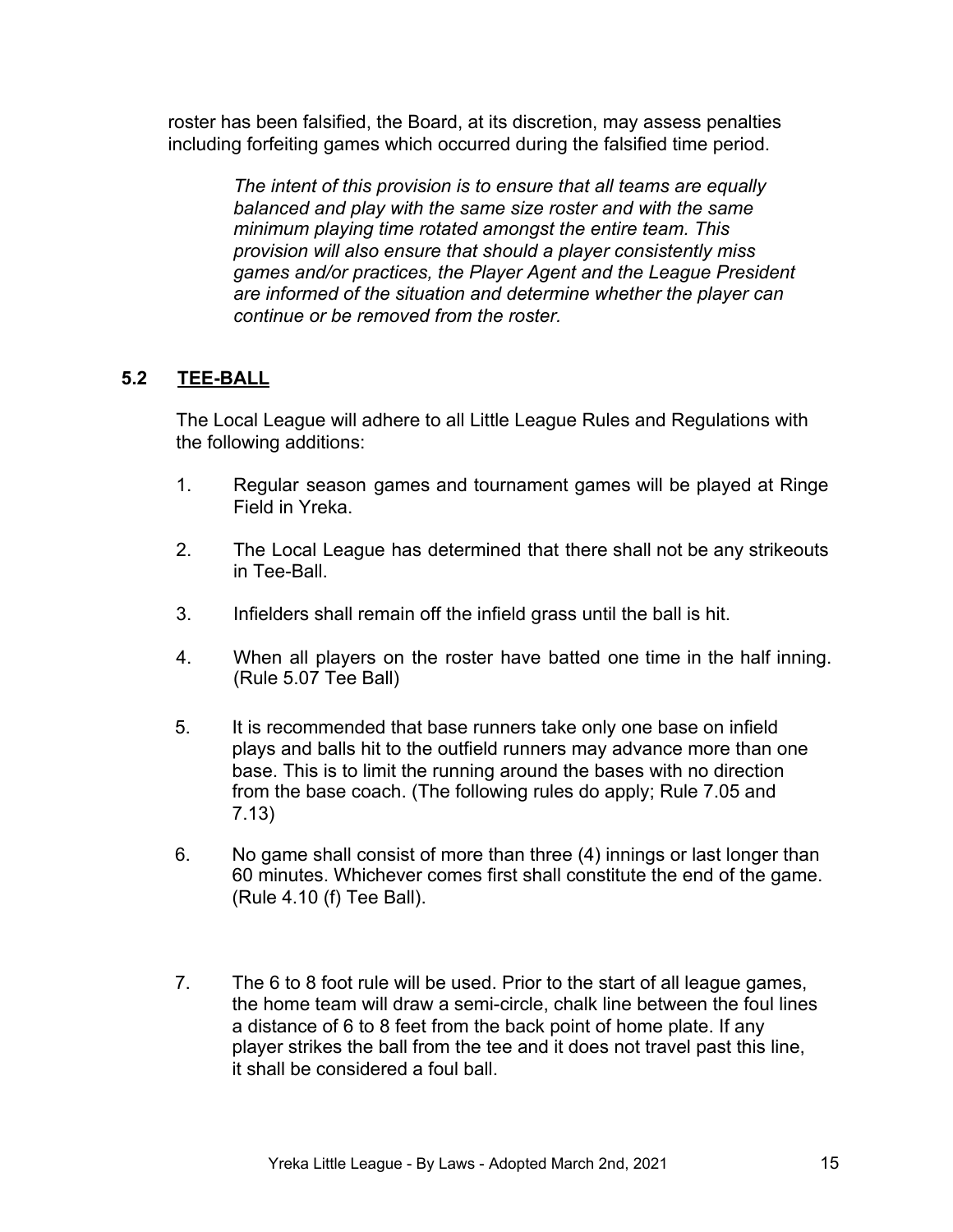8. No score will be kept.

### **5.3 FARM LEAGUE**

The Local League will adhere to all Little League Rules and Regulations with the following additions:

- 1. Regular season games and tournament games will be played at Ringe Field in Yreka.
- 2. The Local League had determined that there shall be only swinging strikes in Farm League.
- 3. A pitching machine will be used for all league games, with the exception of both coaches agreeing, at the time of the game, to utilize coach pitch
- 4. No stealing of bases is permitted.
- 5. No walks permitted.
- 6. All team members will bat per inning. Each player will remain at bat until five (5) pitches have been taken, three (3) swinging strikes have been recorded, or the ball is hit.
- 7. No game shall consist of more than six (6) innings or last longer than 90 minutes. Whichever comes first shall constitute the end of the game.
- 8. There will be no 6-8 foot line rule (See Tee Ball rules above for definition).
- 9. Infielders shall remain off the infield grass until the ball is hit.
- 10. No score will be kept.
- 11. All players shall play each infield position for at least one complete game from start to finish of that game. (ex: game one at 1st base, game two in the outfield, game three at shortstop, game four in outfield, etc.) Players shall not play consecutive games in the outfield.

#### **5.4 MINOR LEAGUE**

The Local League will adhere to all Little League Rules and Regulations with the following additions: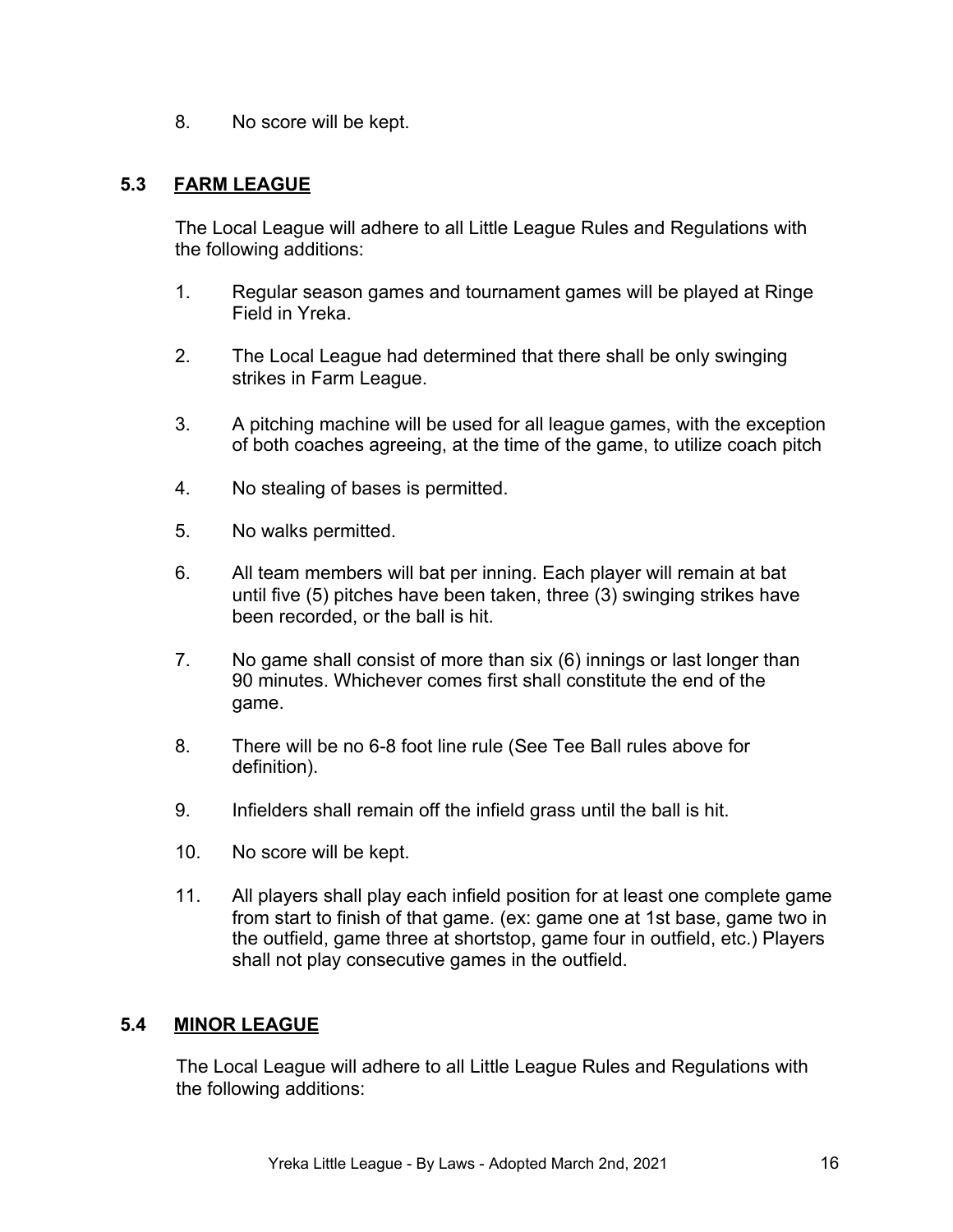- 1. Regular season games and tournament games will be played at the Ringe Field in Yreka.
- 2. The 10 run rule will be in effect. (Rule 4.10 (e)).
- 3. All minor league games will be limited to 1 hours and 45 minutes. If a game reaches the time limit during an inning, the inning must be completed prior to the game being stopped. If at the end of the time limit the game is a regulation game the results will be final and count in the league standings. If at the end of the time limit the game is not a regulation game, it will be continued at the first available time. (Reg. VII (h))

Game start times will be 5:30pm with no inning beginning after 7:05pm, with a hard stop at 7:15pm. Once an inning has started it has to be completed. (Exceptions to completing an inning once it starts: visiting team has had their at bat and the home team is ahead or the home team is ahead by more than five runs. Both cases the visiting team does not have a chance to score more runs than the home team, thus the hard stop at 7:15 is applied.)

- 4. In any event, no inning shall start after 10:00 p.m. prevailing time. (Reg. X (a) – Night Games)
- 5. At the end of the regular season, the League Champion (with the best standing) will proceed to the Tournament of Champions to determine the Minor League District Champion. If more than one team has the same overall record, the contenders for the Tournament of Champions will be determined by tiebreakers. The first tiebreaker will be head-to-head competition. The second will be total runs allowed in head-to-head competition. The third will be total runs allowed in league play. If there still remains a tie, there will be a one (1) game playoff.
- 6. There shall not be a time limit for the completion of a championship game.
- 7. All pitchers must pitch from the 46-foot pitching rubber. Only 11 year olds who participated in tryouts and were not initially selected for the Major League may pitch and they may only pitch three (3) innings per game and six (6) innings per week. Furthermore, no team shall pitch 11 year old players more than a combined total of (3) innings per game or (6) innings in a week, all other innings must be pitched by players 10 years old or younger.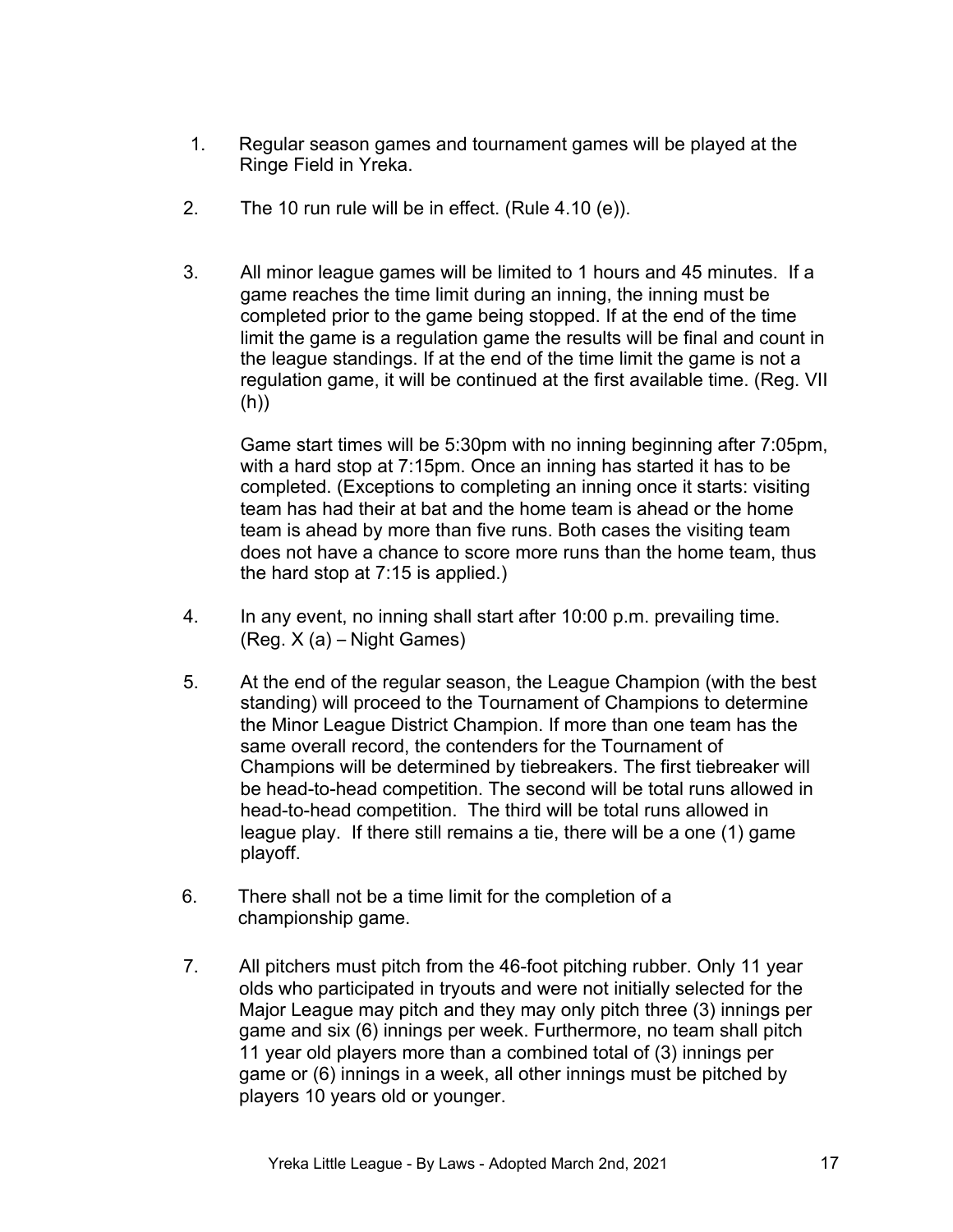- 8. Team managers may NOT play ten (10) players in the field. If a team cannot field nine (9) players at the start of play, this shall not be grounds for forfeiture (Rule 4.16 - Starting & Ending the Game; 2017)
- 9. Managers/coaches will not be allowed to warm-up a pitcher. Any player warming up a pitcher shall be properly equipped, on the field and/or in the bullpen.
- 10. The five run rule shall apply to all innings consistent with Little League rules.
- 11. A pitcher, when warming up at the beginning of an inning, shall be permitted to pitch eight (8) preparatory pitches. Such preparatory pitches shall not consume more than one (1) minute of time. (RULE 8.03)

# **5.5 MAJOR LEAGUE**

The Local League will adhere to all Little League Rules and Regulations with the following additions:

- 1. Regular season games and tournament games will be played at the Ringe Field in Yreka.
- 2. There will be no time limit on games. (Reg. VII Schedules (h)). In any event, no inning shall start after 10:00 p.m. prevailing time. (Reg. X – Night Games (a)).
- 3. The 10 run rule will be in effect. (Rule 4.10 (e)).
- 4. At the end of the regular season, the League Champion (with the best standing) will proceed to the Tournament of Champions to determine the Major League District Champion. If more than one team has the same overall record, the contenders for the Tournament of Champions will be determined by tiebreakers. The first tiebreaker will be head-to-head competition. The second will be total runs allowed in head-to-head competition. The third will be total runs allowed in league play. If there still remains a tie, there will be a one (1) game playoff.
- 5. The removal of a pitcher from a game for hitting a batter(s) with a pitched ball(s) shall be consistent with the Little League Rule 8.02(c) when in the judgment of the Umpire that it was an intentional act.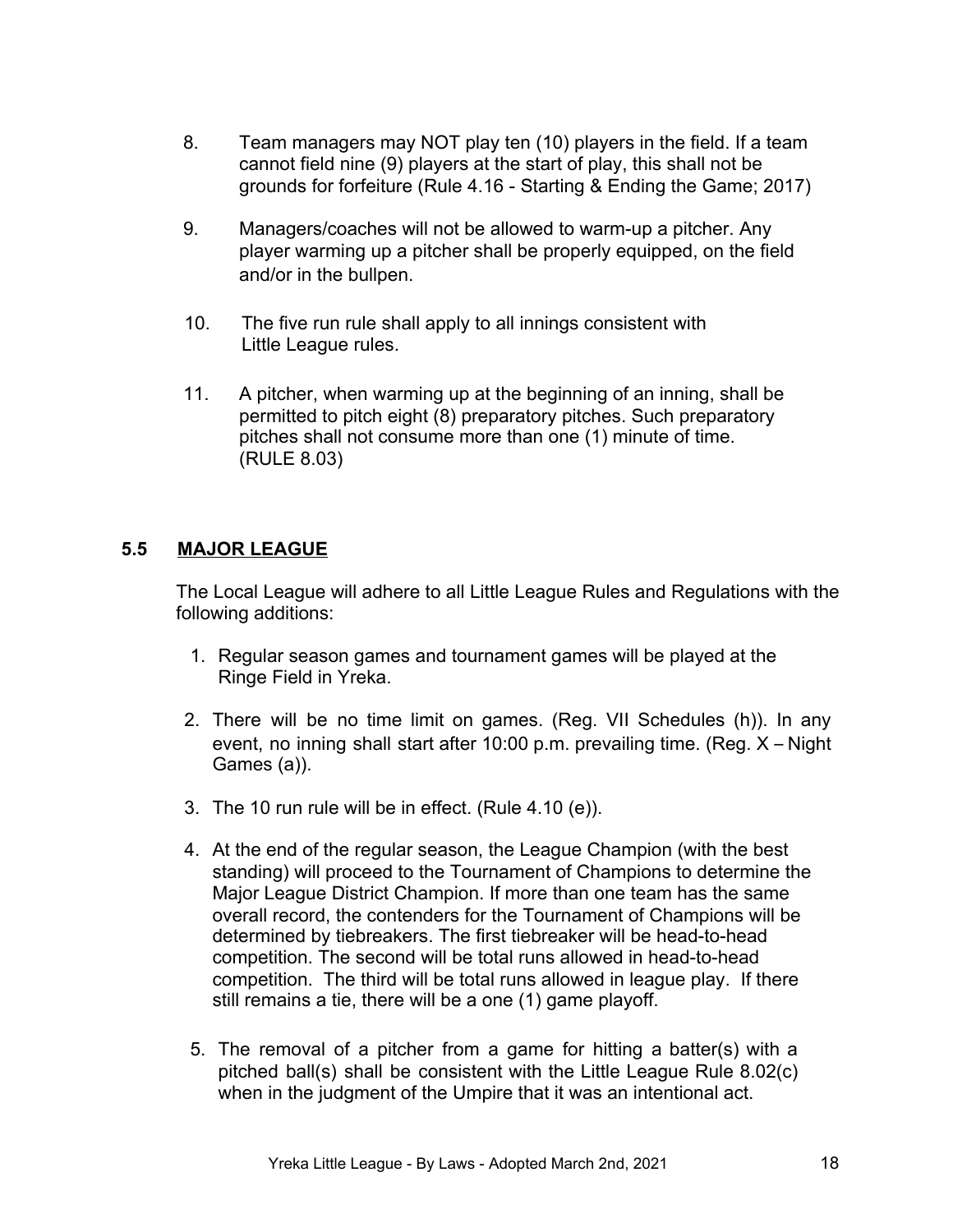- 6. Managers/coaches will not be allowed to warm-up a pitcher. Any player warming up a pitcher shall be properly equipped, on the field and/or in the bullpen.
- 7. A pitcher, when warming at the beginning of an inning, shall be permitted to pitch eight (8) preparatory pitches. Such preparatory pitches shall not consume more than one (1) minute of time. (RULE 8.03)
- 8. The five run rule does not apply to the Major League Division and up. (RULE 2.00 – INNING)

#### **5.6 JUNIOR LEAGUE**

 The Local League will adhere to all Little League Rules and Regulations with the following

additions:

- 1. Regular season games and tournament games will be played at the Hibbard Field in Yreka, YHS JV Field in Yreka, Diggle Field in Montague and/or Walker Field in Fort Jones.
- 2. No inning shall start after 10:30 p.m. prevailing time. (Reg. X Night Games (a)).
- 3. Admission charge is permitted. (Reg. XI Admission to Games)
- 4. Doubleheaders are permitted. (Reg. VII Schedules)
- 5. Shoes with metal spikes or cleats are permitted. (Rule 1.00(h))

#### **5.7 SENIOR LEAGUE**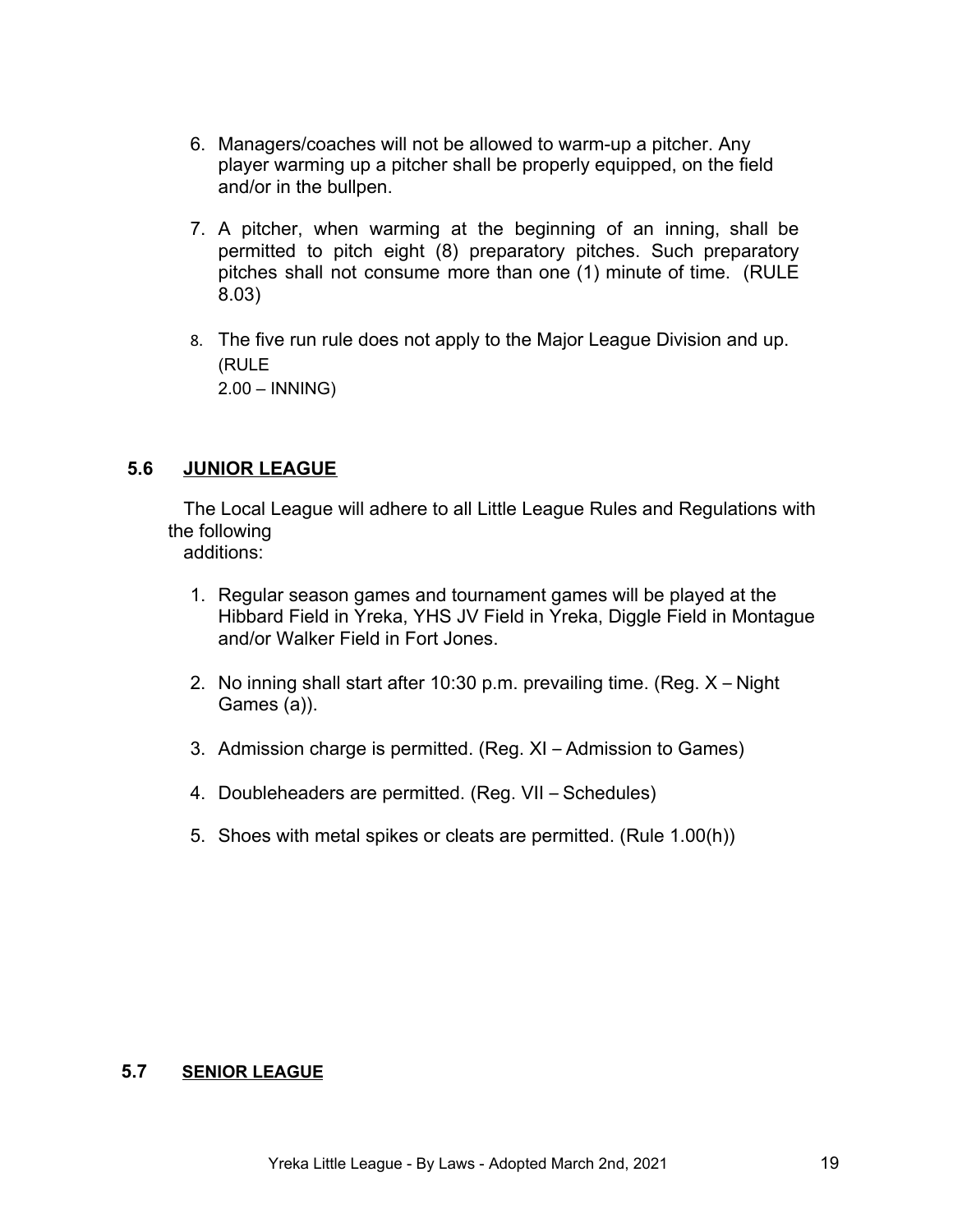The Local League will adhere to all Little League Rules and Regulations with the following additions:

- 1. Regular season games and tournament games will be played at the Hibbard Field in Yreka, YHS JV Field in Yreka, Diggle Field in Montague and/or Walker Field in Fort Jones.
- 2. No inning shall start after 10:30 p.m. prevailing time. (Reg. X Night Games (a)).
- 3. Admission charge is permitted. (Reg. XI Admission to Games)
- 4. Doubleheaders are permitted. (Reg. VII Schedules)
- 5. Shoes with metal spikes or cleats are permitted. (Rule 1.00(h))

# **ARTICLE VI: PLAYER SELECTION AND TRANSACTIONS**

# **6.1 DRAFT**

- 1. Senior, Junior, Major and Minor teams are re-drafted each year, regardless of expansion. All Players at these levels must try out to be eligible for draft, if a player does not try out then the player will be randomly placed on a team in their appropriate division subject to local league board approval.
- 2. Draft will be conducted by the PLAN B REDRAFT. (Regulations Operating Policies, Local League Draft Methods – Methods for Existing Leagues).
- 3. Each manager has two (2) minutes, from the time the previous team has made their selection, to draft their player.
- 4. Trading: Following the draft, managers may, if they desire, trade players until 14 days after the first scheduled game. All trades shall be made through and with the approval of the player agent, must be for justifiable reasons and be approved by the local board. (Reg. - Operating Policies, Trading)
- 5. Only the manager and **eligible** one coach per team will be allowed in the draft.
- 6. Senior League Managers must notify the Player Agent when a player is needed from the Junior League. The Player Agent will provide a list of eligible players to the Senior League Manager. The Player Agent will notify the Junior League player, Manager and parents after selection has been made. The Player Agent will notify the Junior League Managers if a player is drafted. The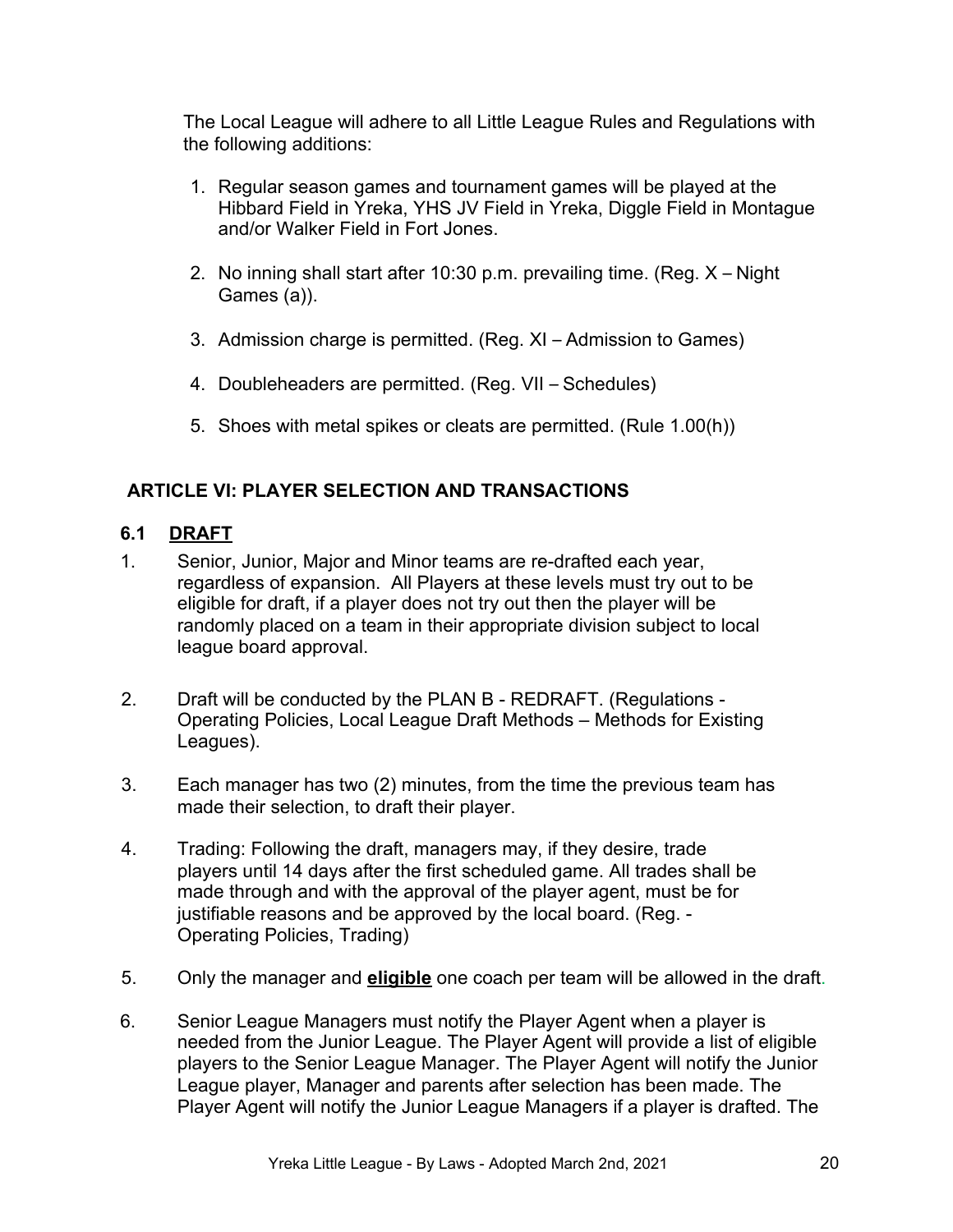drafted player reports to the new team as soon as possible. The Player Agent will arbitrate any disputes arising from draft dates.

- 7. Junior League Managers must notify the Player Agent when a player is needed from the Major League. The Player Agent will provide a list of eligible players to the Junior League Manager. The Player Agent will notify the Major League player, Manager and parents after selection has been made. The Player Agent will notify the Major League Managers if a player is drafted. The drafted player reports to the new team as soon as possible. The Player Agent will arbitrate any disputes arising from draft dates.
- 8. Major League Managers must notify the Player Agent when a player is needed from the Minor League. The Player Agent will provide a list of eligible players to the Major League Manager. The Player Agent will notify the Minor League player, Manager and parents after selection has been made. The Player Agent will notify the Minor League Managers if a player is drafted. The drafted player reports to the new team as soon as possible. The Player Agent will arbitrate any disputes arising from draft dates.
- 9. Minor League Managers must notify the Player Agent when a player is needed from the Farm League. The Player Agent will provide a list of eligible players to the Minor League Manager. The Player Agent will notify the Farm League player, Manager and parents after selection has been made. The Player Agent will notify the Farm League Managers if a player is drafted. The drafted player reports to the new team as soon as possible. The Player Agent will arbitrate any disputes arising from draft dates.
- 10. The YLL has adopted the Little League option of prohibiting the replacement of players during the last two (2) weeks of the regular season. If a player refuses the draft or will not play for the team for which he was selected, the Player agent and/or Board shall make an objective determination if the reasons for refusal are valid. If the determination reveals a valid reason for the refusal, the player shall return to his/her original team with no repercussions. If, however, the reasons for refusal are determined to not be valid, he/she will have the following options per the Little League Rules.
	- 1. Returning to the prior League and placement on the team from which the player is eventually selected for the remainder of the season and becoming eligible for the draft the following season, OR
	- 2. Not playing for the remainder of the season and becoming eligible for the draft the following season.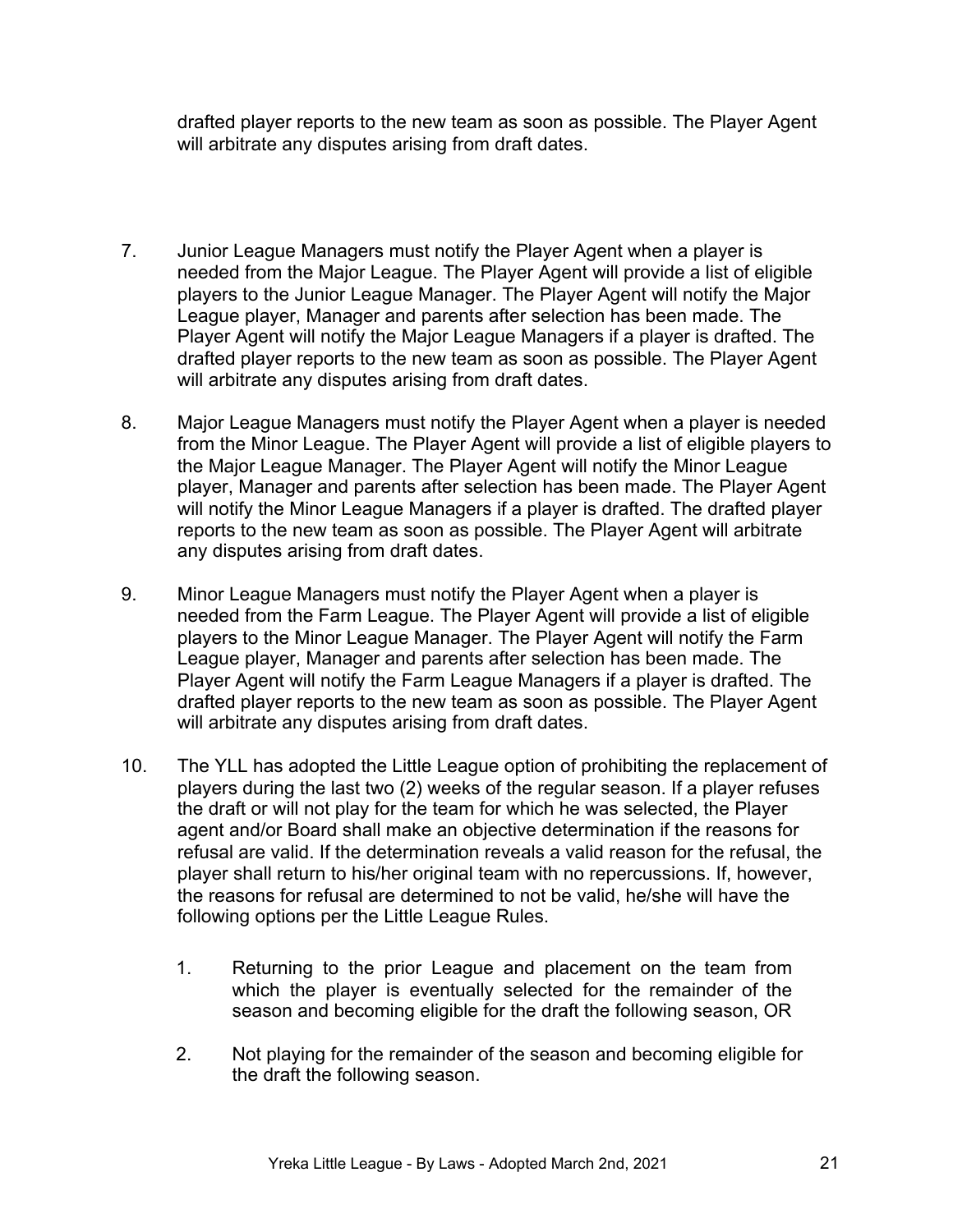# **6.2 OPTIONS ON SONS, DAUGHTERS AND SIBLINGS**

An option is an agreement between a manager and the Player Agent covering a special condition. All options must be in writing (except No. 1) and be submitted to the Player Agent at least 48 hours prior to the draft.

Under Plan B – REDRAFT METHOD, because there are no players returning to a particular team, and because coaches cannot be named until draft is completed, with the exception of eligible coaches, having coached with the same team and same manager for at least one year prior (majors and above) Options 2 and 4 (see "Options On Sons, Daughters And Siblings") do NOT apply when using this draft method. The options are as follows:

- 1. Brothers/Sisters (step included) in the Draft: When there are two or more siblings in the draft, and the first brother or sister is drafted by a manager, that manager automatically has an option to draft the other brother or sister on the next turn. If the manager does not exercise the option, the second sibling is then available to be drafted by any team.
- 2. Brothers/Sisters of Players Currently on a Team: If desired, a manager shall submit an option in writing on a draftee if the player candidate's brother or sister is a member of that manager's team. If such an option is submitted, the manager MUST draft the sibling within the first three draft selections.
- 3. Sons/Daughters of Managers: If a manager has sons and/or daughters eligible under Regulation II for the draft, and wishes to draft them, he/she must submit the option in writing. If so stated, the parent/manager is required to exercise the option at or before the close of the specific draft round, depending on the League Age of sons and/or daughters. Parent/manager option takes priority over any other option.

NOTE: These provisions also apply for managers having eligible brothers or sisters in the draft.

- 4. Sons/Daughters of Coaches: A returning coach, through the manager, may exercise an option in writing to the Player Agent provided:
	- (A) The coach has served as a manager or coach in Little League (at any level) over the past two years AND,
	- (B) The coach is returning to the same Major League team as last year.

**IMPORTANT: In order for a manager to exercise this option, the coach must qualify under BOTH conditions above. (Regulations - Operating Policies; Options on Sons, Daughters and Siblings.)**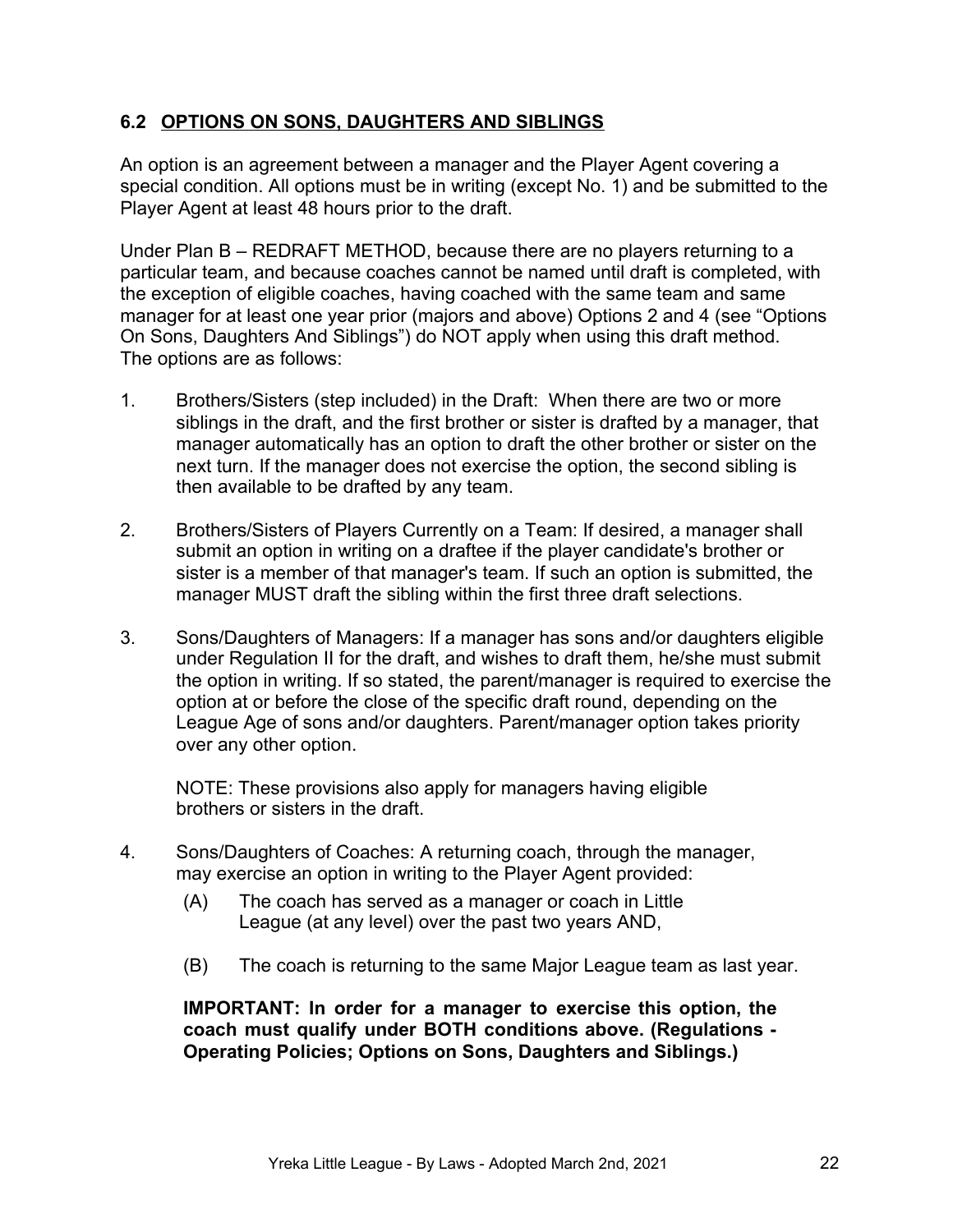5. Draft Rounds: If an option is submitted in writing for the son and/or daughter of a manager or coach, such candidate must be drafted in or before the following round:

| <b>Draft Round</b> | Majors/Minors | Juniors        | <b>Seniors</b> |
|--------------------|---------------|----------------|----------------|
|                    | $9 - 10$      | $\overline{1}$ |                |
|                    |               | 4 0            |                |
|                    |               |                |                |

With respect to multiple children, the lost draft round will be consistent with age.

In the event that the manager and/or coach has more than one son and/or daughter of the same Little League Age (for example a child born in May has a sibling born in April the following year would both be the same Little League Age, or twins, triplets, etc.) the first option candidate is required to be selected pursuant to Option 5 and the selection of the remaining siblings are governed by Option 1.

# **ARTICLE VII: DISCIPLINARY PROCEDURES**

# **7.1 Disciplinary Action**

Disciplinary action may be commenced against any person involved in the YLL program, including, but not limited to, YLL Officers, directors, umpires, managers, coaches, parents, players and those desiring to attend games and/or functions. Activities that may be subject to disciplinary action shall include any violations of the guidelines in the Little League Operating Policies, Official Regulations and Playing Rules, these By- Laws and/or the YLL Constitution. Any activity or conduct, which is determined to be detrimental to the YLL, and/or Little League Baseball by any individual, who is involved in the YLL, may also be subject to disciplinary actions.

# **7.2 Executive Committee**

The YLL may establish an Executive Committee for the purpose of investigating and determining the merit of allegations which may require disciplinary actions. Upon finding merit in the allegations, the Executive Committee will turn the matter over to the Board with its recommendations for disciplinary action.

# **7.3 Filing a Complaint or Charge**

To initiate an investigation by the Executive Committee, a written complaint shall be completed, stating the grounds that the complaint is based on. The complaint shall contain all information so that proper investigation can be made. It shall be signed by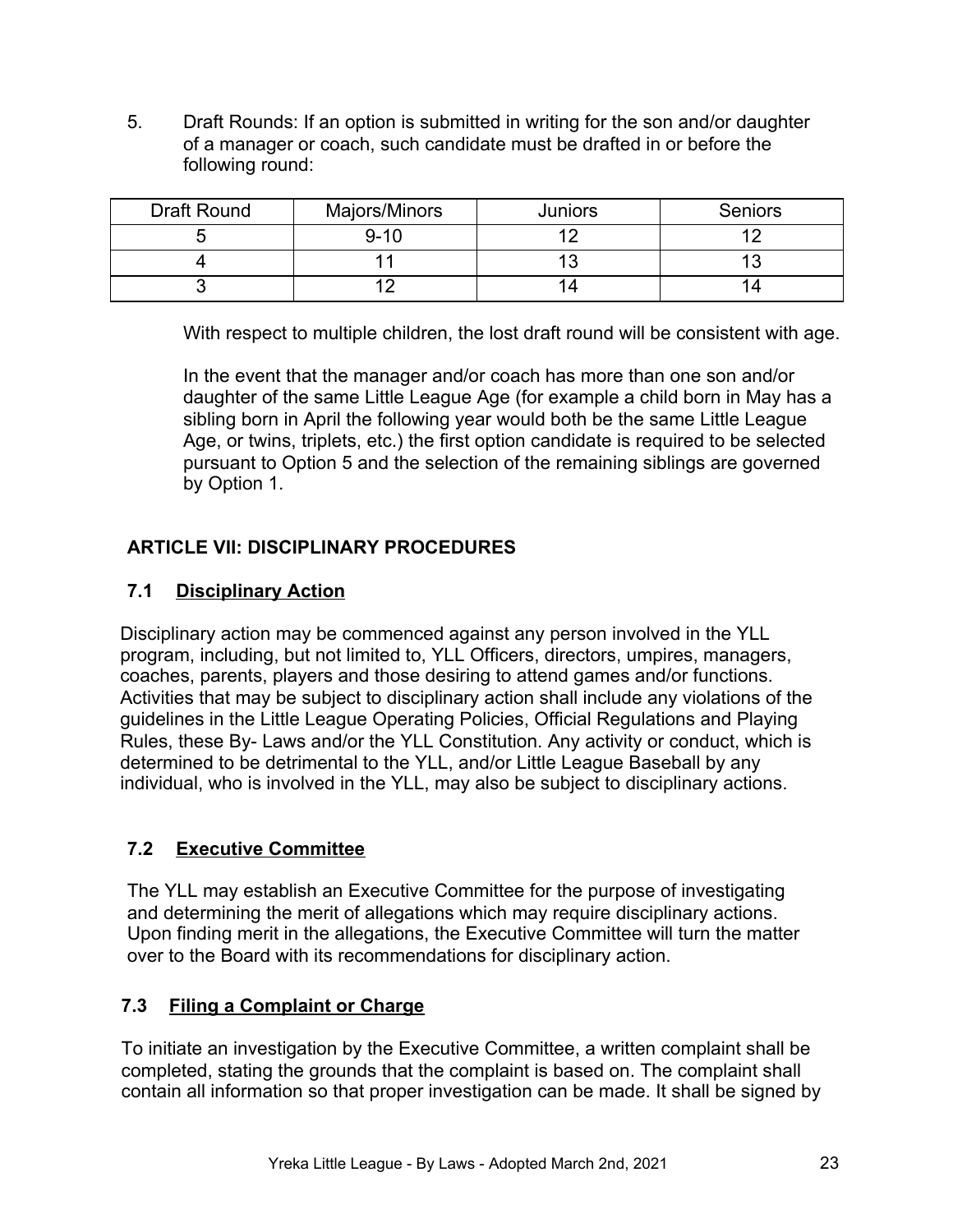the complainant and shall be delivered to or mail to the league President or Vice President within seven (7) calendar days following the occurrence of the violation. Any board member may initiate an investigation of wrongdoings at any time.

The complainant name shall be held in confidence.

# **7.4 Notification of Charges**

Normally within three (3) days of a complaint alleging the need for disciplinary action, and after the Executive Committee has found merit in the allegations, the President or presiding officer shall give written notice to the alleged violator stating the substance of the charge in concise terms and requesting that the alleged violator appear at a hearing to be held no sooner than three (3) days, and not later than ten (10) days from the date of notice. The notice shall contain a statement that failure to appear at the hearing shall constitute default and an admission of the conduct alleged in the complaint. The notice shall also state that such default shall allow the YLL Board to discipline the alleged violator as it deems appropriate including suspension or removal from the YLL program. In no event shall any member of the hearing have any direct involvement with the alleged violation.

# **7.5 Decision of the Board**

At the conclusion of the fact-finding hearing, the Board shall adjourn for deliberation. The Board must be represented by a valid quorum as stated in the YLL constitution. If a two-thirds (2/3) majority of the Board finds that adequate grounds exist for disciplinary action, then the President or presiding officer shall issue a written decision setting forth the rule, regulation, or policy violated, and the sanction ordered as a result of the violation. Sanctions may include, but not limited to, reprimand or censure, dismissal or suspension from any further involvement in YLL activities.

# **7.6 Emergency Disciplinary Action**

Under emergency circumstances, when immediate action must be taken to protect the welfare of any individual involved in any YLL program, the President or any person specifically designated by the President may suspend an individual from further participation in YLL activities. Following emergency suspension, a complaint shall be made and a hearing shall take place.